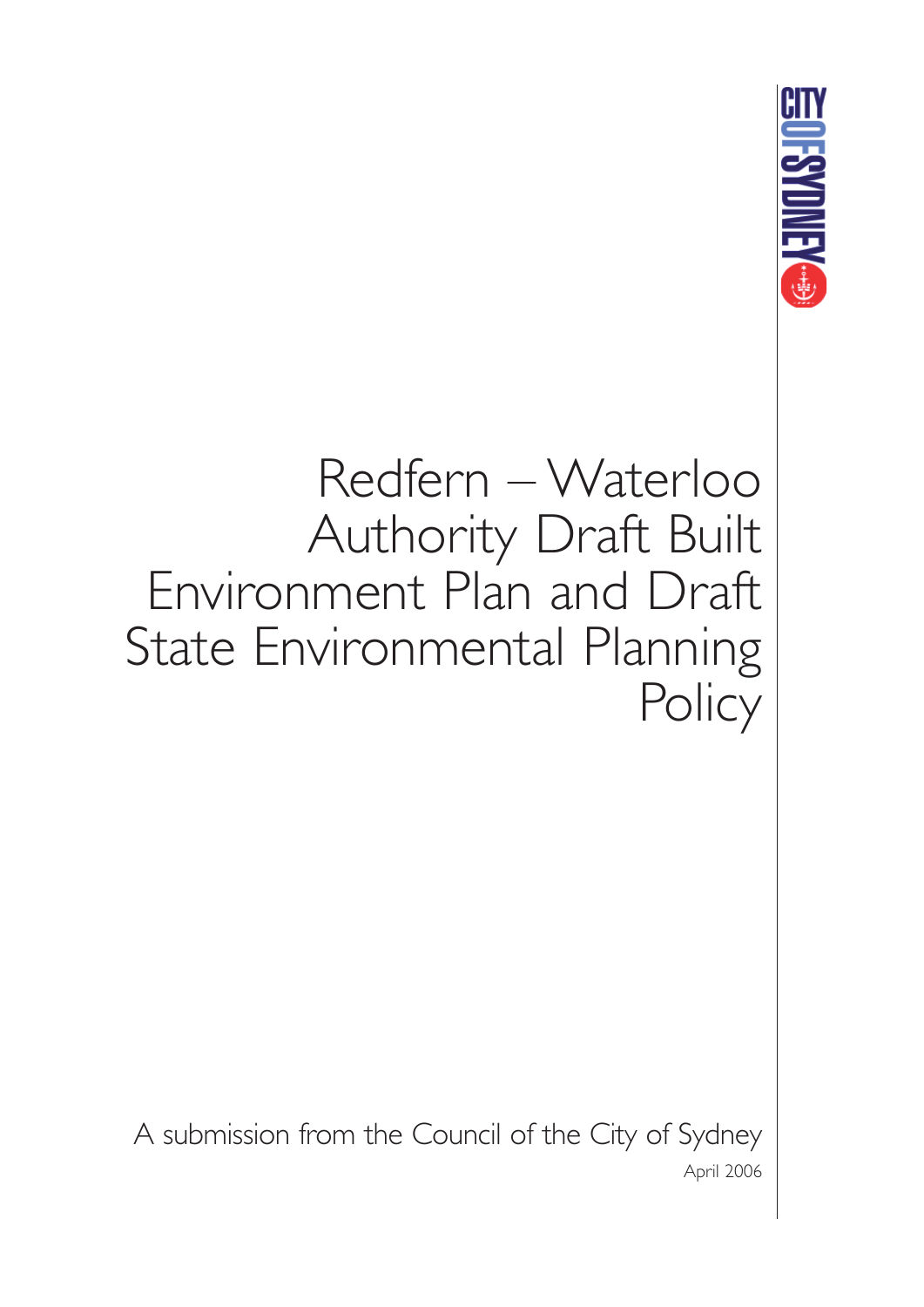I

### Table of Contents

| <b>FXECUTIVE SUMMARY</b>           |                                                     |    |
|------------------------------------|-----------------------------------------------------|----|
| <b>PART ONE – STRATEGIC ISSUES</b> |                                                     | 3  |
| $\overline{0}$ .                   | <b>INTRODUCTION</b>                                 | 3  |
| 2.0                                | <b>ISSUES</b>                                       | 3  |
| <b>PART TWO - STRATEGIC SITES</b>  |                                                     | 4  |
| 3.0                                | AUSTRALIAN TECHNOLOGY PARK                          | 4  |
| 4.0                                | NORTH EVEL FIGH                                     | 4  |
| 5.0                                | SOUTH EVELEIGH                                      | 16 |
| 6.0                                | EVELEIGH STREET                                     | 16 |
| 7.0                                | REDFERN RAILWAY STATION, GIBBONS AND REGENT STREETS | 8  |
| 8.0                                | FORMER RACHEL FORSTER HOSPITAL                      | 20 |
| 9.0                                | FORMER LOCAL COURT HOUSE AND REDFERN POLICE STATION | 20 |
| 10.0                               | FORMER REDFERN PUBLIC SCHOOL                        | 21 |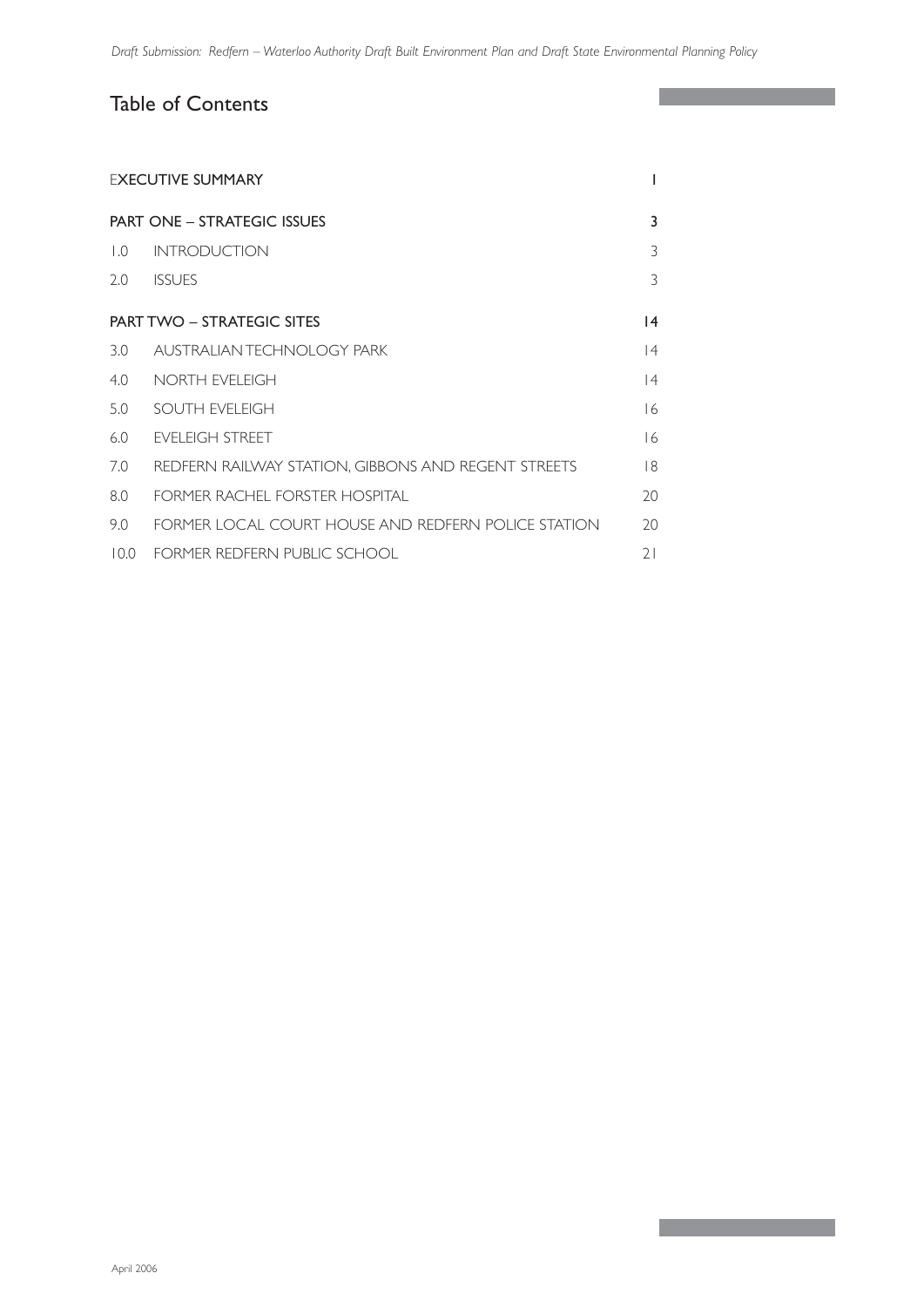# EXECUTIVE SUMMARY

The City of Sydney appreciates the opportunity to comment on the *Draft Redfern-Waterloo Built Environment Plan* (Draft Plan) and accompanying Draft State Environmental Planning Policy (Draft SEPP). It is understood that the Draft Plan is part of a set of three directional documents prepared by the Redfern Waterloo Authority (RWA), the other two being the *Redfern Waterloo Human Services Plan*  and the *Redfern Waterloo Employment and Enterprise Plan*.

The City of Sydney supports the RWA's aim of revitalising the Redfern-Waterloo area. However the present form and content of the Draft Plan and Draft SEPP include significant future building heights and development densities that may compromise the amenity of both existing and future development in Redfern. There is also a lack of certainty as to whether future development will be accompanied by the infrastructure required to support the redevelopment proposed by the Draft Plan and Draft SEPP.

This submission makes a number of recommendations in relation to the advancement of the Draft Plan and Draft SEPP. These recommendations are summarised below.

### Recommendations:

- The City strongly recommends that the Draft Plan and Draft SEPP be deferred until the range of further investigations that will both lead and support the redevelopment of the strategic sites are complete.
- This work goes beyond the future key tasks in the Draft Plan and include:
	- Traffic and Transport: prepare a traffic and transport analysis and plan;
	- Redfern Railway Station: resolve the future of this important area, initially through providing advice as to whether the upgrade deals with rail capacity or development potential, or both;
	- Public Domain and Open Space: develop a public domain strategy and an open space strategy, to ensure high quality, safe, accessible public spaces;
	- Affordable Housing Strategy: develop an affordable housing strategy;
	- Developer Contributions: prepare a needs assessment and resultant Section 94 Plan;
	- Urban Design Views: complete a view corridor analysis for local and regional views;
	- Heritage: commence a heritage review, which must follow through into a detailed heritage impact analysis for each of the Strategic Sites;
	- Urban Design Height and Density: review height limits and densities with a view to a general reduction across the Strategic Sites, so that other matters such as retention of heritage and maintenance of residential amenity for surrounding existing development are better addressed;
	- Stage 2: establish protocols and communication channels in advance of the Stage 2 work, recognising the public housing tenants as partners to the process of revitalisation and to plan ahead so as to minimise displacement and disruption to the lives of public housing tenants;
	- Consultation "The Block": continue to consult with the Aboriginal Housing Company regarding the future of "The Block";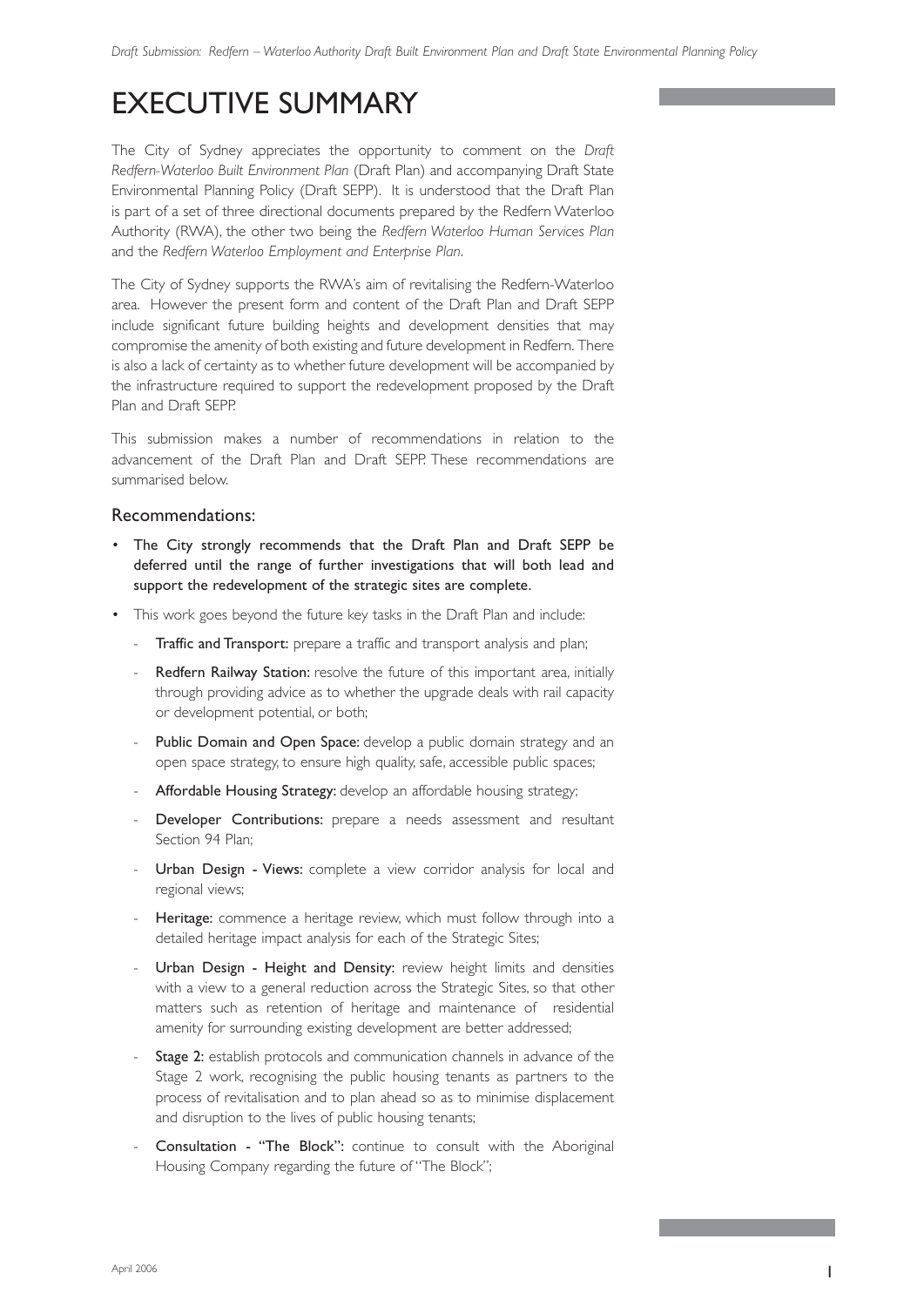- Consultation General: continue a programme of consultation with local businesses and the local residential community;
- Implementation Plan: develop an Implementation Plan, to coordinate the delivery of the three separate RWA Plans – this Plan may look at areas of overlap such as jobs creation programmes for local people and the staging of such programmes through the realisation of floorspace in developing the Strategic Sites;
- Project Control Group: the expansion of the scope of the Project Control Group proposed between RailCorp and RWA to include the City of Sydney and the Roads and Traffic Authority (RTA) is recommended, so as to manage traffic and transport issues in an holistic manner; and
- Inter-Governmental Coordination: must exist between Government stakeholders is essential to achieve successful, staged redevelopment of Government land and to resolve related issues such as traffic and transport.
- It is likely that this work will result in information that alters the Draft Plan and Draft SEPP, hence the recommendation of deferral.
- Should the Draft Plan and the Draft SEPP proceed without the above investigations being undertaken/completed, the City recommends that the Draft SEPP stage the release of the Strategic Sites, so that sites are gradually released to the market for development, and enabling the deferral of some of the more complex sites until the above investigations are complete.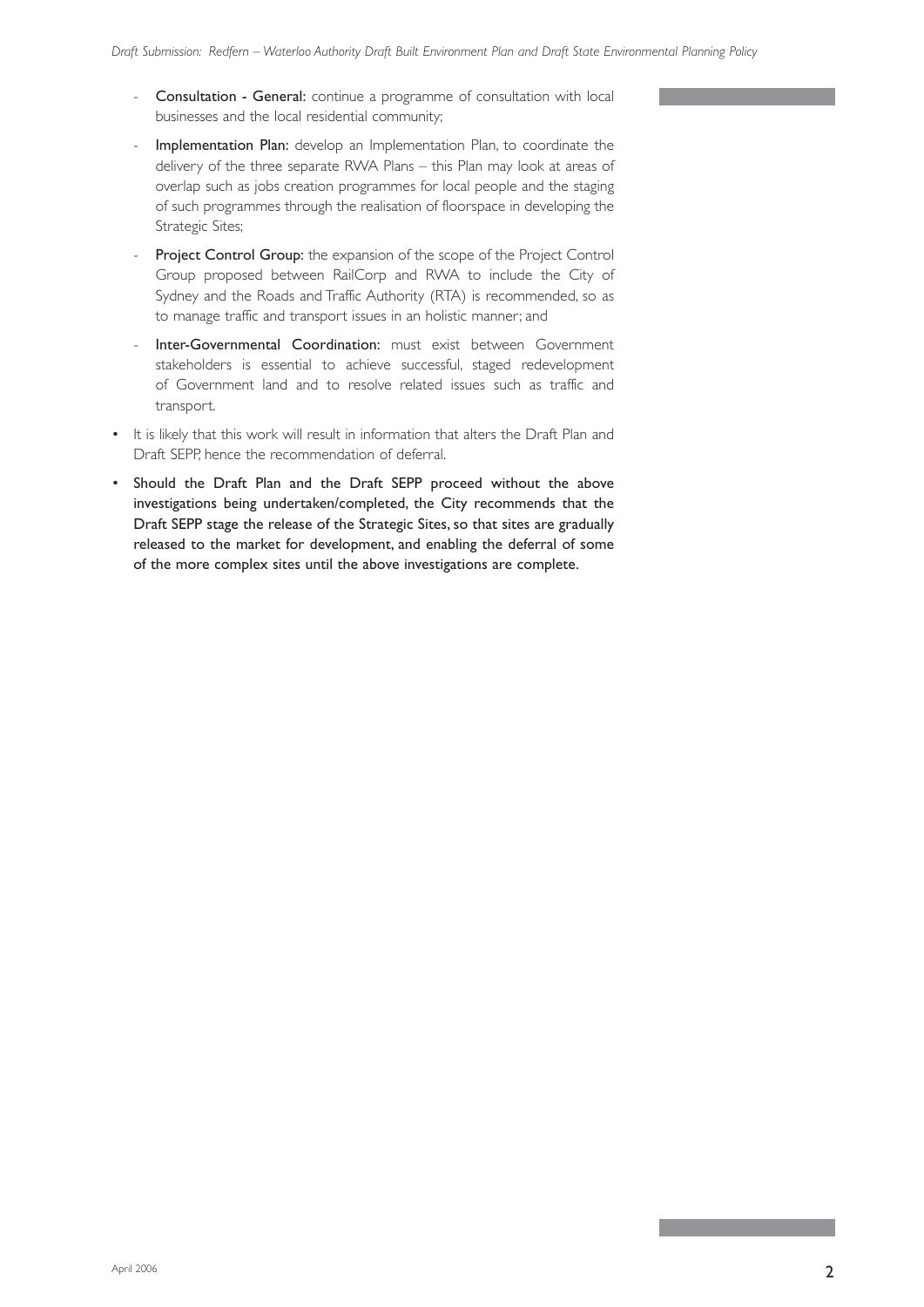# PART ONE – STRATEGIC ISSUES

### 1.0 INTRODUCTION

The City of Sydney appreciates the opportunity to comment on the *Draft Redfern-Waterloo Built Environment Plan* (Draft Plan) and accompanying *Draft State Environmental Planning Policy* (Draft SEPP). It is understood that the Draft Plan is part of a set of three directional documents prepared by the Redfern Waterloo Authority (RWA), the other two being the *Redfern Waterloo Human Services Plan* and the *Redfern Waterloo Employment and Enterprise Plan*.

*The City of Sydney supports the RWA's aim of revitalising the Redfern-Waterloo area. The strategic direction of the revitalisation is also supported, with the three plans representing the possibility for a cohesive social, economic and environmental approach.* 

*The City is however concerned that the proposed planning and land use controls may be adopted with no guarantee that the improvements in infrastructure, transport, public domain, human services and employment opportunities identified in the Human Services Plan, the draft Employment and Enterprise Plan and the Draft Built Environment Plan will eventuate. Without these guarantees, the Draft SEPP may result in a significant loss of urban and residential amenity for the residents of Redfern, Waterloo, Eveleigh and Darlington.*

*The City is also concerned that the proposed planning and land use controls are directed towards increasing the value of the State Significant Sites, in order to maximise the return from their sale. There are no guarantees that income generated from such land uses will be reinvested in improving infrastructure, transport, public domain, urban and residential amenity, human services and employment opportunities in Redfern, Waterloo, Eveleigh and Darlington.*

This submission reviews the contents of the Draft Plan and Draft SEPP and raises issues and questions – some in a general sense and others specific to the Strategic Sites – for the consideration of the RWA. The issues are complex and interrelated, which is often the case when proposing redevelopment in built-up, "brownfields" areas. Broadly the issues include traffic, transport, urban design impacts, heritage impacts and the wider social issues that exist in the Redfern-Waterloo area.

### 2.0 ISSUES

Following is a summary of the key issues apparent within the Draft Plan and Draft SEPP and the City's suggestions and/or recommendation for addressing these issues.

### 2.1 Strategy

### 2.1.1 General

- The strategy component of the Draft Plan is comprehensive and the City commends the Draft Plan for its discussion of the history of the area and the social and cultural environment. These are key contributors to the present and future environment of Redfern-Waterloo.
- The translation of the strategy into actual planning controls does not appear to follow a logical planning process and important relationships – between the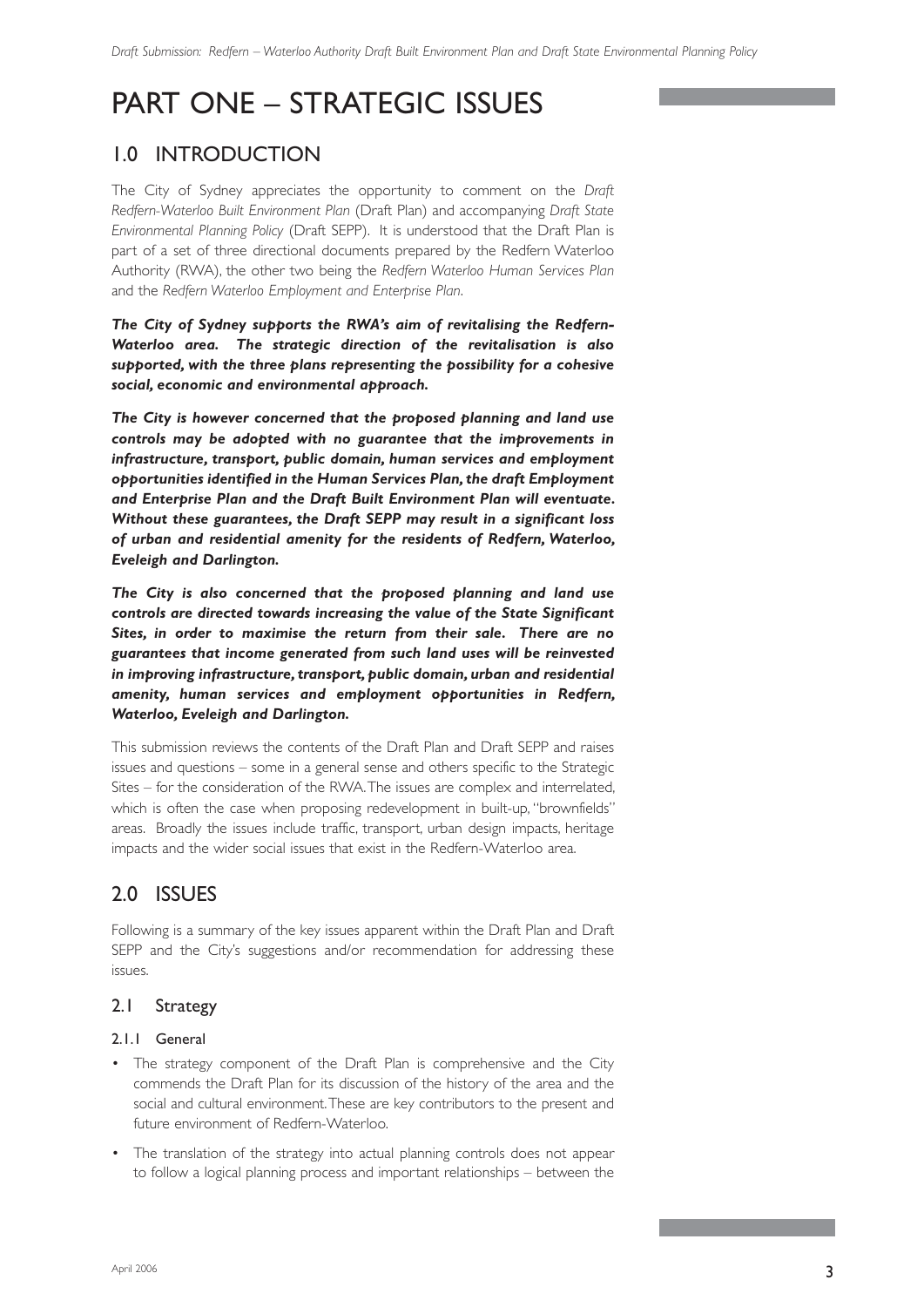Draft Plan and other RWA Plans, and between the Strategic Sites and the wider context – do not appear to be articulated in the Draft Plan or the Draft SEPP.

- Whilst it is understood that human services are the subject of a separate plan, there needs to be better articulation of the relationship between the Draft Plan and the range of existing (and relevant) documentation, including:
	- the Redfern-Waterloo Authority *Human Services Plan*
	- the City of Sydney Childcare *Needs Assessment Study*
	- the City of Sydney *Library Strategy*
	- the City of Sydney *Draft Youth Strategy and Draft Youth Facilities Plan*
	- the City of Sydney *Redfern-Waterloo Community Safety Plan*, and
	- the City of Sydney *Draft Social Plan 2006-2010*.
- Undertaking this more detailed research and planning is essential if the strategies in all three RWA Plans are to become a reality.
- The Draft Plan states that the establishment of cultural and community facilities is a key opportunity arising from the revitalisation of Redfern. The City agrees with this statement, however, the nexus between the Draft Plan and the delivery of new or enhanced cultural and community opportunities is not clear.
- For example: the redevelopment proposed for the Strategic Sites in the Draft Plan is likely to be a key funding source for the priorities in the Human Services Plan, however the contributions planning to clarify developer levies, costs and timing for new facilities is, at this stage, missing.
- Further, more detailed strategy elements such as the mitigation of social issues (for example: social isolation, crime and lack of safety, mental health issues and culturally appropriate housing) through the design of the built environment are not drawn out in the Draft Plan.
- Whilst some of these issues may be addressed in the future development control plans (DCPs) for the Strategic Sites, there is a need for that "missing link" to unite the three plans prepared by the RWA and to ensure that the future key tasks (contributions planning, affordable housing planning, public domain planning and so on) are linked in this central strategy framework.
- The City proposes that an Implementation Plan is required to bring together overlapping aims and objectives of each of the RWA plans as well as the many documents prepared by the City of Sydney, to ensure that the revitalisation moves successfully from plan to reality.

### 2.1.2 Green Square

- The City appreciates the acknowledgement of major redevelopment sites of Green Square Town Centre and the Carlton and United Breweries Site (CUB site) in the Draft Plan.
- However the strategic importance of these areas is not investigated in detail in the Draft Plan.
- With the Green Square Town Centre proposing the effective opposite of the Draft Plan in land use mix, and with this mix being clearly mandated in square metres in the *Draft Green Square Local Environmental Plan* (Draft LEP) for the Green Square Town Centre, it is likely that Green Square may supply the Redfern revitalisation with a significant worker population over the next 15-20 years.
- However there are many existing circumstances that will need to be reviewed and changed if this relationship is to develop to the benefit of both areas. As an example, whilst the issue of transportation is discussed in more detail later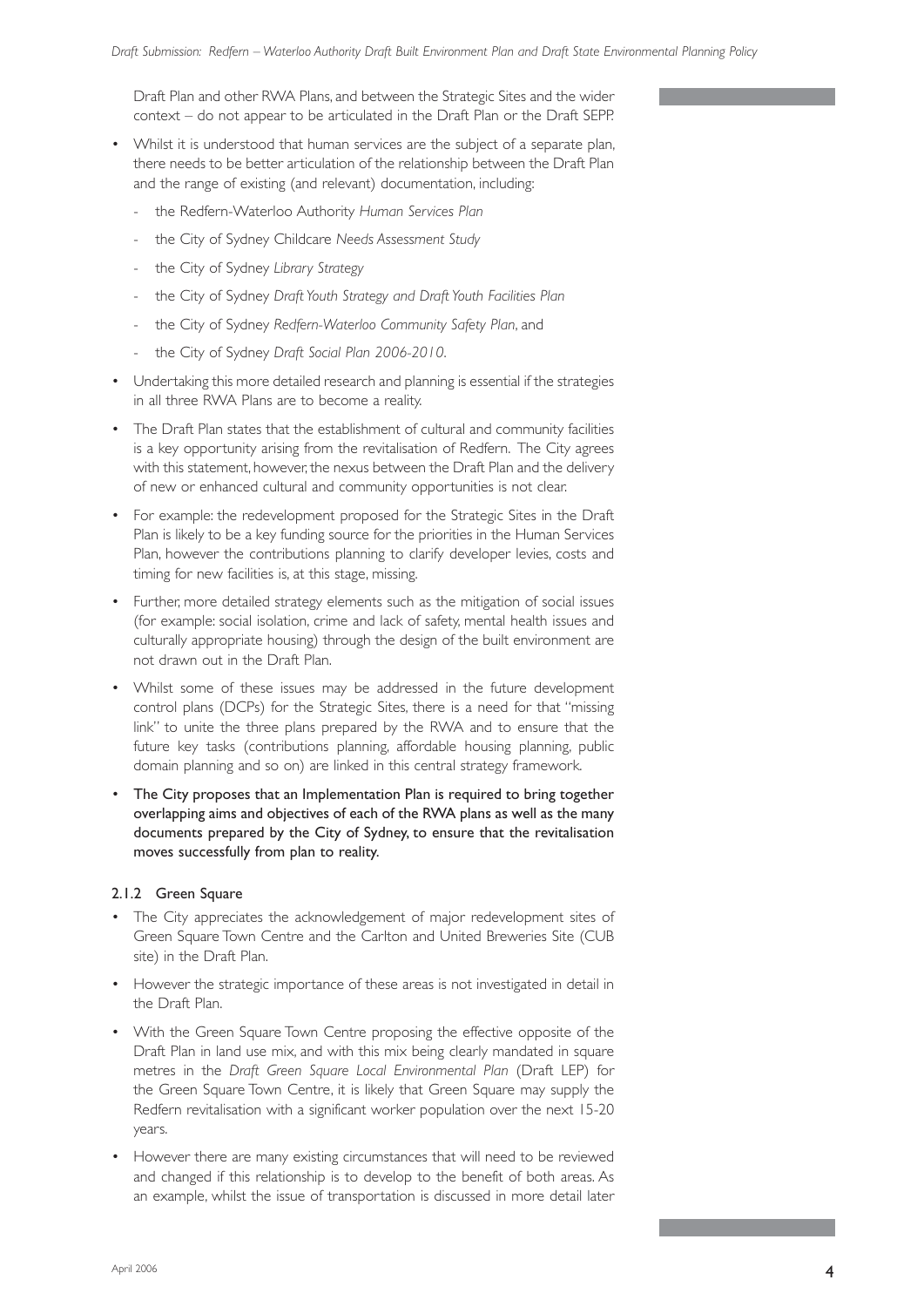in this submission, one present-day issue is that the train between the City and Green Square does not stop at Redfern Station.

• The City looks forward to the opportunity to liase further with the Redfern-Waterloo Authority, to progress the planning for both centres in consultation with other stakeholders that may include (but are not limited to) the community, the private sector and the Government.

### 2.2 Traffic, Transport and Mobility

- City of Sydney research suggests that the road network and public transport systems in the Local Government Area (LGA) are already at capacity.
- The City is doing what it can to address these issues, including:
	- advocating for public transport reform
	- encouraging alternative modes (i.e. walking and cycling) and
	- revisiting rates of on-site parking provision based on accessibility.
- However the extent of new floorspace proposed by the Draft Plan and made possible by the Draft SEPP for the Strategic Sites is significant and there appears to have been little research to date as to whether the traffic and transport networks will be able to successfully absorb the increased demand.

### 2.2.1 Road Network

- Specific issues arising from the Draft Plan include the amount and speed of traffic on Gibbons and Regent Streets, as well as the current one-way pair configuration for these streets.
- Reversing the one-way pair and introducing measures to slow traffic and provide parking will improve the general amenity of these streets. King Street in Newtown may be a model to consider in revitalising these streets. Roads and Traffic Authority (RTA) concurrence is required for this, but the Draft Plan makes no comment as to whether the RTA are supportive or at least working with RWA to this end.
- The City commends the proposed Project Control Group in the Draft Plan, but submits that its scope should be widened, to include the RWA, the Roads and Traffic Authority (RTA), RailCorp and the City of Sydney. This Group may meet regularly to advance issues associated with local and regional traffic in Redfern prior to, during and after redevelopment.

### 2.2.2 Rail

- As commented above, the transport network in Redfern is considered to be operating at capacity. Further rail capacity will be essential if Redfern is to grow as a centre as envisaged in the Draft Plan and Draft SEPP.
- The nature of the investigation into the Redfern Railway Station is not clear, even though the railway station is identified as a key component of the Draft Plan.
- It would be helpful to understand if these investigations involve a review of rail capacity and options for providing more capacity through a railway station upgrade, or whether the investigations relate to the provision of additional development potential.
- The City recommends that the RWA and RailCorp clarify the nature of the investigations for the Redfern Railway Station. The City also repeats the above recommendation, that the proposed Project Control Group must be expanded if it is to be effective.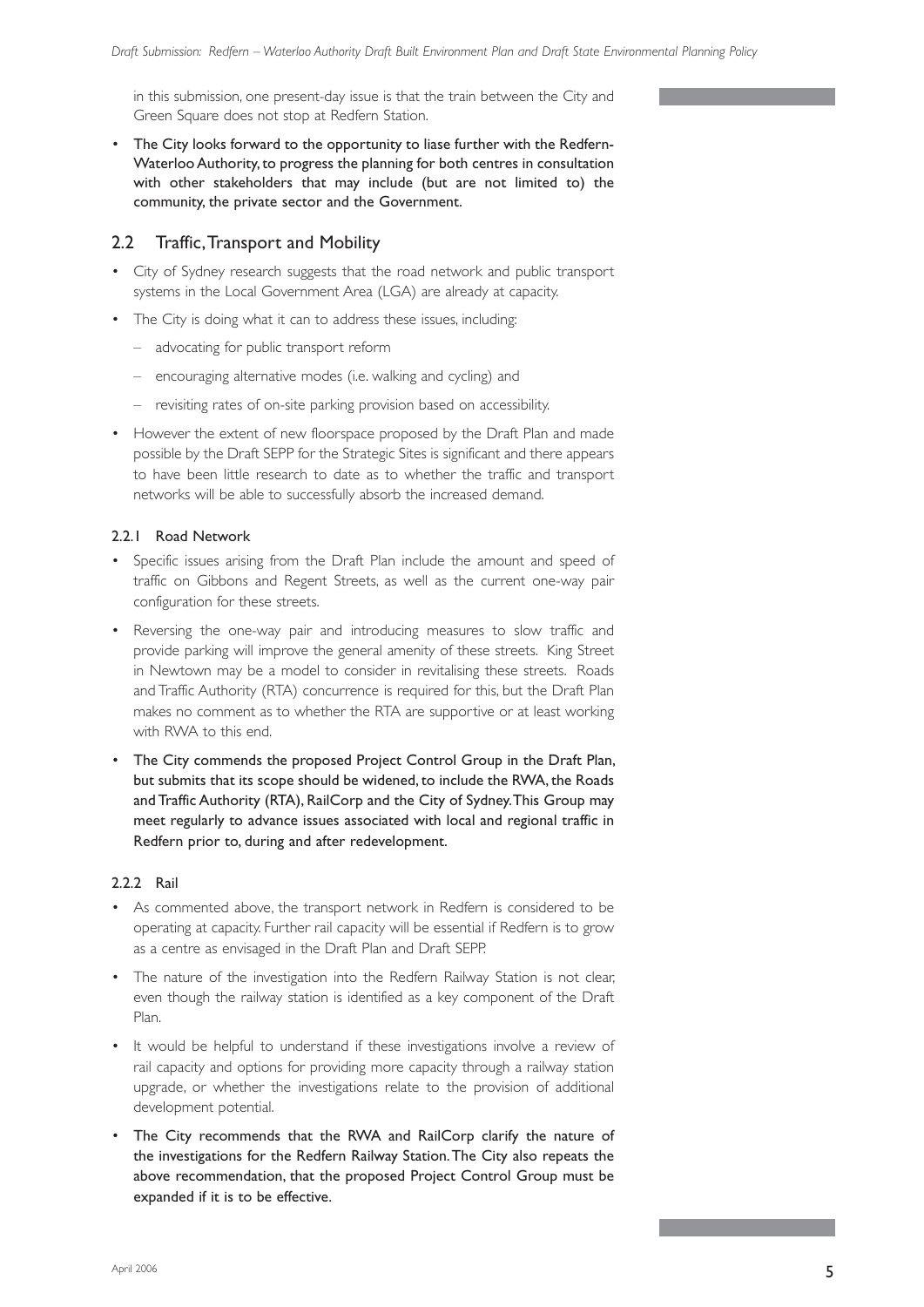### 2.2.3 Connectivity

- The City is currently preparing a Cycle Strategy and a Pedestrian Strategy to encourage these two transport modes within the Local Government Area (LGA). Planning for movement networks within the RWA area may benefit from discussion with the City as to the content and nature of these strategies.
- Even if the potential connections identified in the Draft Plan are realised through re-development, the area will always be segregated by the physical barrier of the railway line, which effectively splits Redfern and neighbouring Darlington..
- The City would not usually recommend either tunnelling under or bridging over the rail lines, but the extremity of Redfern's situation is clear – north-south connectivity is critical to the success of any revitalisation. Further connections, especially to link to the performing arts centre may be warranted and such connections - be they bridges or tunnels - may be made safer by the presence of adjoining active uses.
- The issue of connectivity needs resolution prior to gazettal of the Draft SEPP,. The City again submits that the Project Control Group proposed in the Draft Plan between the RWA and RailCorp must address issues beyond just the railway station, including issues of connectivity across the rail lines.

### 2.3 Employment and Land Use

### 2.3.1 Floorspace

- The 600,000 square metres of floor space proposed by the Draft Plan is a significant amount of additional floor space for the Redfern area.
- The City understands that given the location and characteristics of the Strategic Sites, B to D grade office space is the likely market, with Redfern intended to form a satellite to the Sydney Central Business District (CBD).
- Strategies will need to be developed to ensure that the realisation of this floor space is staged, so that supply is relatively balanced with demand over time.
- Achievement of public domain connections highlighted in the Draft Plan will be essential if the employment-generating proportion of the overall projection (approximately 440,000 square metres) is to be realised.
- Further improvements to the capacity of the road and rail networks and ti other services and facilities will be essential if investment and jobs are to be attracted to Redfern.
- The City recommends deferral of the Draft SEPP until the future key tasks in the Draft Plan are complete and a staging plan has been developed to strategically release the Strategic Sites for redevelopment.

### 2.3.2 Jobs

- Projected jobs of approximately 18,000 are included in the *Employment Enterprise Plan* and they arise largely from the floorspace projection for the Strategic Sites within the Drfat Plan.
- Reliance on new commercial floorspace for jobs means that the RWA will need to define and monitor its market and competitors very closely. There are several other competitors likely to seek to establish themselves as satellite centres to the Sydney CBD, including the predominantly commercial development at Darling Harbour East.
- Staged and gradual release of the Strategic Sites is recommended so that the market is not "flooded" and the RWA may re-assess market conditions and other indicators prior to release of further sites.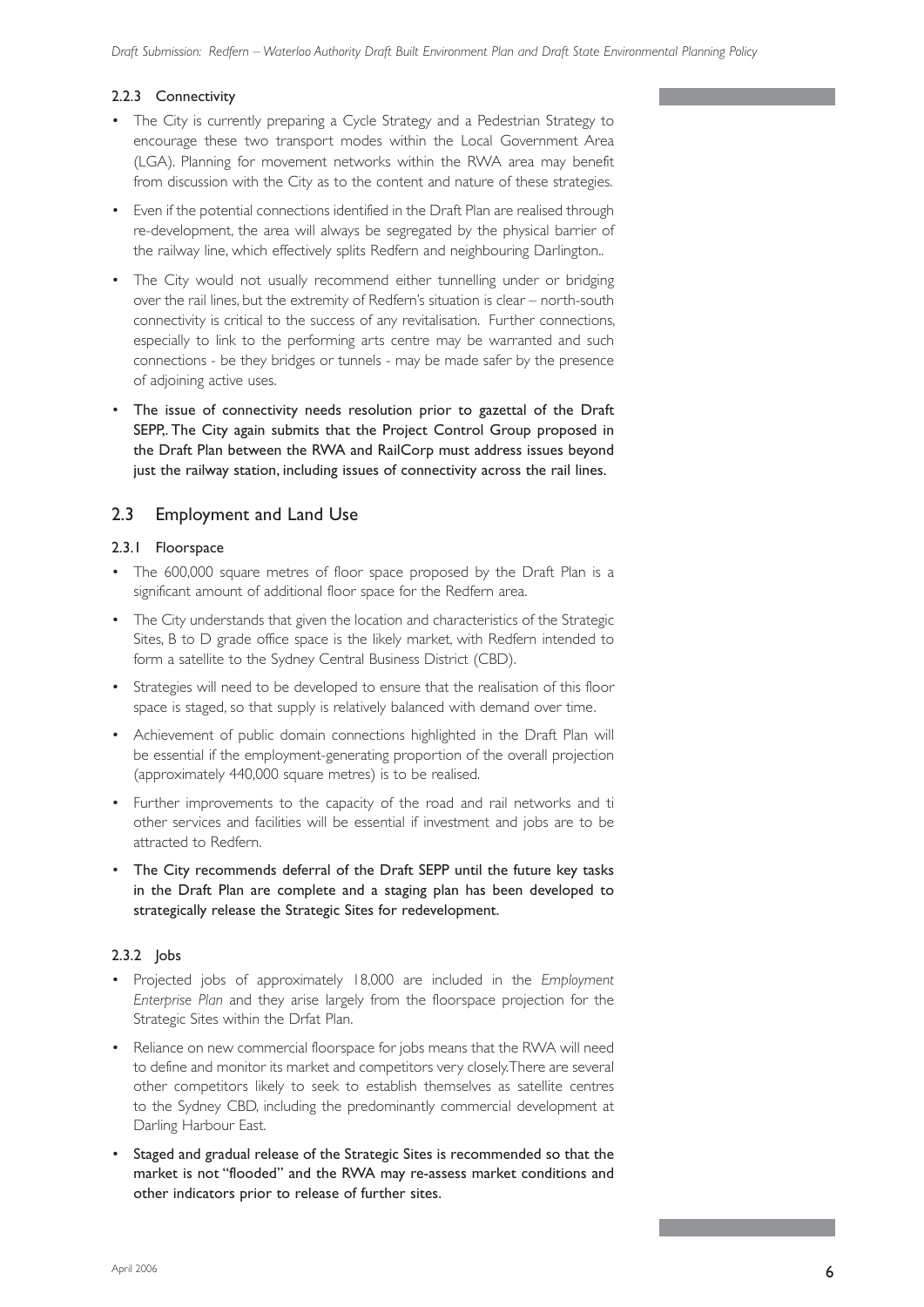- Whilst commercial development will generate some job opportunities for locals, it is fair to say that most jobs are expected to be taken up by people from outside the area, given the disparity between the skill and education level of local people and the skill and education level likely to be required to occupy the newly created office jobs.
- Ideally, an influx of workers to the Redfern area may create service and support industry jobs for local people however the Draft Plan makes no comment on this issue.
- The reasons for unemployment in local people are complex and interrelated, and include attitudinal barriers, discrimination and low levels of literacy and numeracy.
- The City proposes that a community development approach to employment and training must be advanced by the RWA – another example of synergies between the Employment and Enterprise Plan and the Draft Plan that have not yet been linked.

### 2.3.3 Land Uses

- The preference for employment-generating land uses in the Draft Plan is clear. However the method of achieving the result (through imposing maximum residential floor space ratios – FSRs -within an overall maximum FSR) has proved to be problematic in the City's experience.
- For example, in Ultimo Pyrmont an incentive for commercial land uses of an additional 0.5:1 existed in *Sydney Regional Environmental Plan No. 26*. Given this it was not uncommon for developers to propose predominantly commercial development. Upon securing approval for their building envelope and land use mix, a Section 96 application would then be lodged to vary the land use mix in favour of the market preference of the day – residential development.
- It is recommended that a mix of measures be considered by the RWA to avoid this scenario. Requirements for covenants on title to specify the approved mix are one measure. Another more precautionary measure may be to simply zone fewer areas in the Draft SEPP for mixed use development.

### 2.4 Built Form

### 2.4.1 Existing Planning Controls

- With a number of the Strategic Sites zoned "Special Uses" by *South Sydney Local Environmental Plan 1998*, sites such as North Eveleigh, South Eveleigh and the former Courthouse, Public School and Rachel Forster Hospital do not currently have detailed planning controls to guide their redevelopment.
- The City is reviewing the existing planning controls for the Redfern-Waterloo area, given that existing height limits and FSRs in the area need detailed review, evidenced in some inappropriate development outcomes in the area.
- Obviously the City's review cannot prepare controls for the Strategic Sites, but it will have regard to development adjoining the Strategic Sites and will seek to achieve a high level of amenity and harmony at the boundaries of the Strategic Sites, considering integral development issues such as heritage significance.
- Comments on the proposed controls for the Strategic Sites are following in Part 2 of this submission. Generally speaking, the main concerns for the City of Sydney are the building height controls for a selection of sites, for example: the potential for 18 storeys on Gibbons Street and for up to 10-12 storeys at North and South Eveleigh, respectively.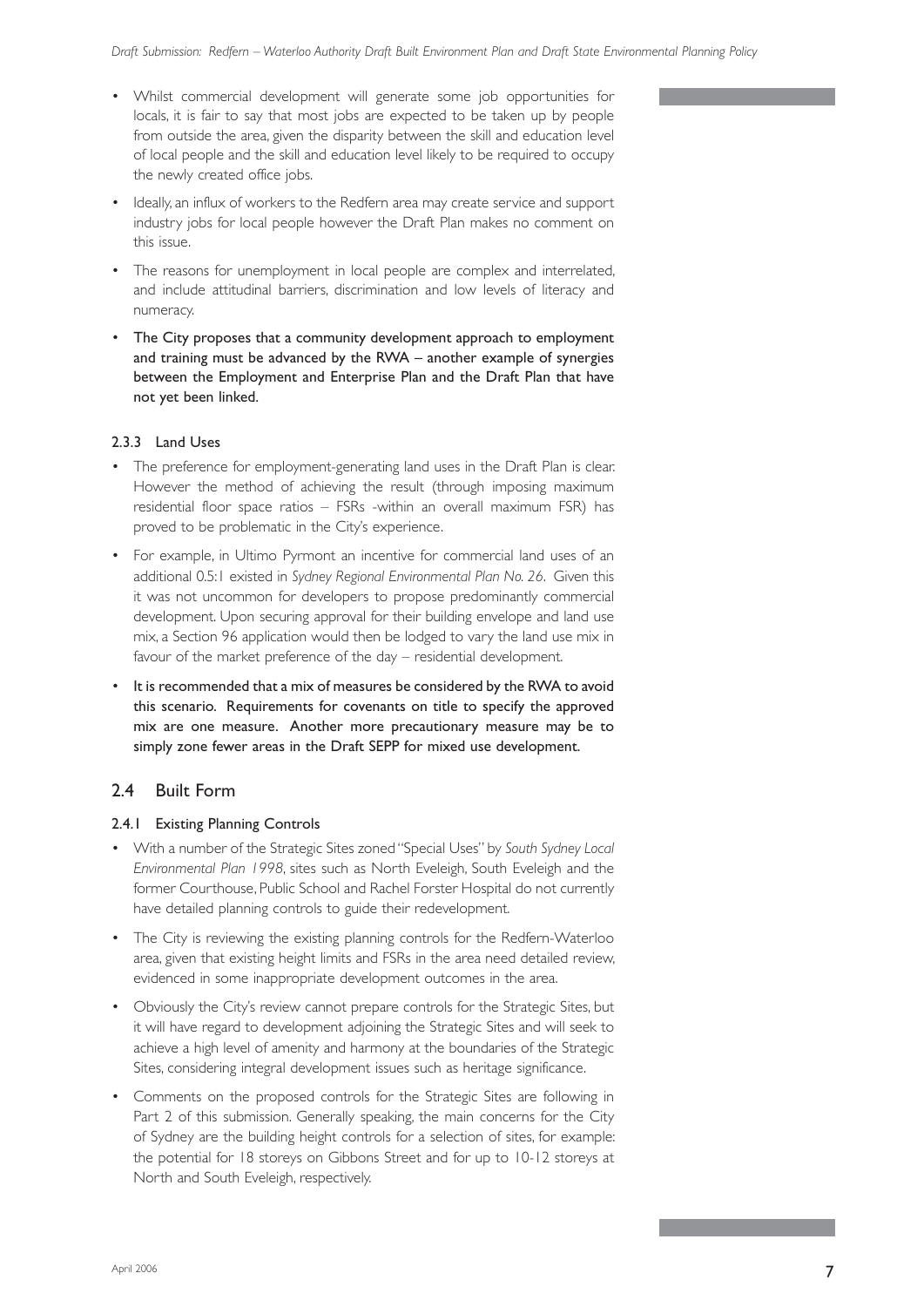• The City recommends continuing dialogue with the RWA as the planning for both the City's land and the Strategic Sites is advanced in the short, medium and long-term.

#### 2.4.2 Urban Design Issues

- Again, as stated above, detailed comments on the Strategic Sites are made in Part 2 of this submission.
- Any DCP or DCPs prepared for the Strategic Sites must include as a primary urban design principle the retention of a high standard of residential amenity for existing residential development that adjoins the Strategic Sites.
- However achievement of this principle will be difficult, given some of the proposed building heights in the Draft Plan and Draft SEPP.
- Mechanisms such as Sun Access Planes may be considered in place of specific height limits, to ensure adequate sun access to open space and to the public domain in general.
- Building height principles should also be included in any future DCP or DCPs for the Strategic Sites to articulate the following points, which are alluded to within the Draft Plan and the Draft SEPP:
	- higher building height and densities within close proximity to Redfern railway station (applying a 400 metre "ped-shed" distance)
	- heights to be in context with surrounding built form, and
	- higher buildings in locations of high visibility.
- Other strategies or principles to be articulated as part of the proposed redevelopment include:
	- locate higher buildings on ridge lines emphasising the natural topography
	- retain key views to, from and over the Strategic Sites, and
	- retain the visual curtilage around heritage items so that they are seen against their original sky backdrop – this is especially important for the former Courthouse and Chief Mechanical Engineer's building at Eveleigh.

#### 2.4.3 Views and View Corridor Analysis

• The Draft Plan and the Draft SEPP do not appear to include the results of any



local or regional review corridor assessment.



• Views from public places enable a city to be more legible for the community and visitors. The views to a site often inform its setting in the larger context of the city.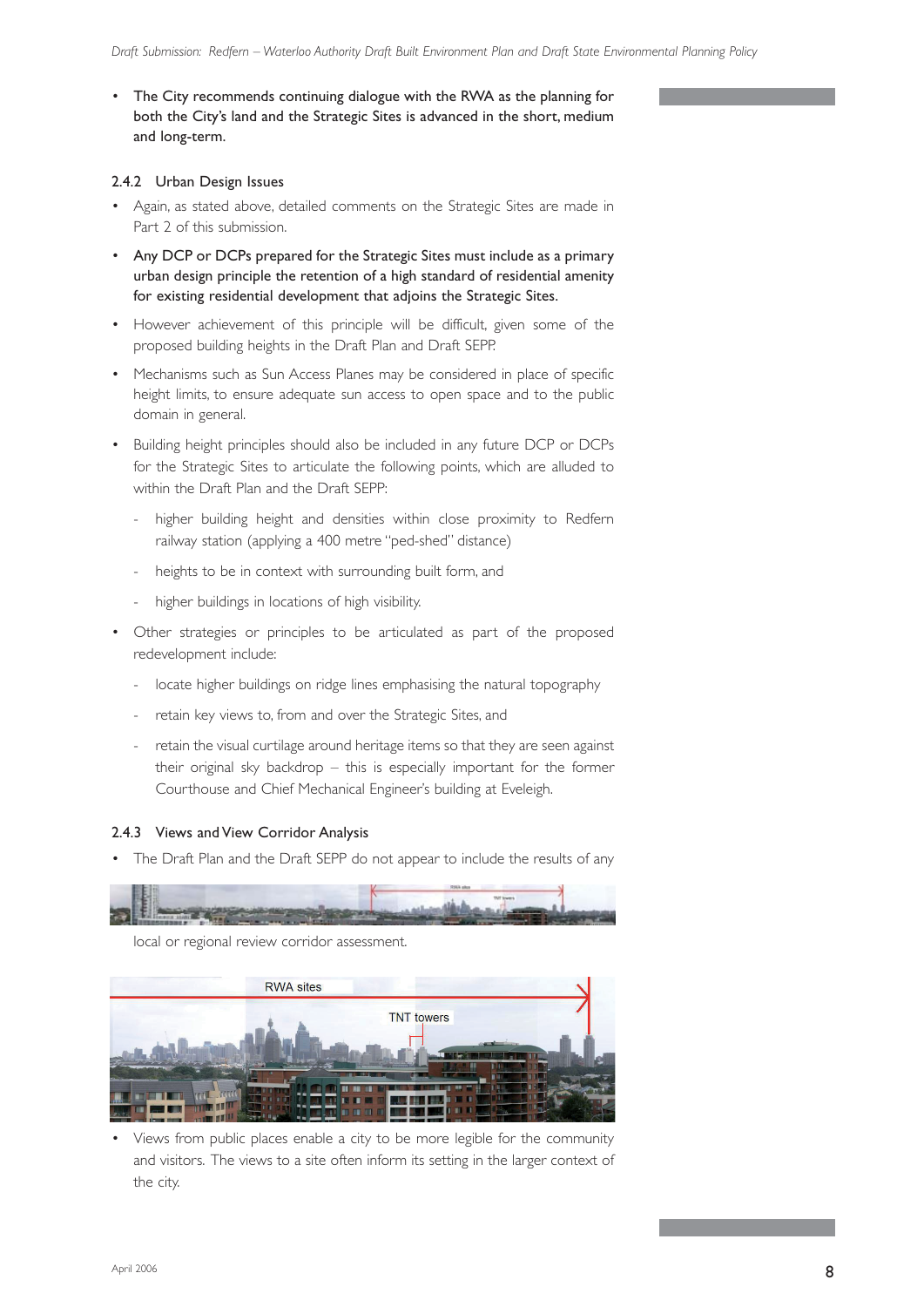- A critical principle to be included in the Draft Plan and resulting documents such as DCPs is the retention of regional views from important public places through the development of the Strategic Sites.
- The most important views are generally from ridges or high points within the visual catchment of the area. In this case the high points are Waterloo Oval, Hollis Park and Sydney Park.

### Sydney Park:

• The following photos show the view looking from the eastern knoll of Sydney Park back to the City and over the RWA Strategic Sites.

*View looking towards the Strategic Sites from the eastern knoll of Sydney Park*

*Detail of view looking towards the Strategic Sites taken from the eastern knoll in Sydney Park showing the city skyline*

- The view from Sydney Park is the most significant as it contains expansive views to the Sydney CBD skyline over the top of the existing built form on the Strategic Sites. The most expansive view is from the eastern knoll in the park however views are enjoyed from all three knolls within Sydney Park.
- The key features of the views are:
	- high quality background view to the Sydney CBD skyline
	- medium quality middle-ground view to the King Street ridge and the spire of St. Stephens Church, Newtown, and
	- Medium quality middle-ground view to the gabled rooves of the Eveleigh rail sheds.
- Further, the *Sydney Park Plan of Management* (as amended, October 2003) states that on the:
	- *Northern Hill; views to the north and south are unique aspects of Sydney Park that must be retained, and*
	- *Eastern Hill; views to the north and south are unique aspects of Sydney Park that must be retained* (P. 23).

### Sydney CBD:

- The view corridor for the high quality view to the Sydney CBD is shown on the following map. The Strategic Sites are coloured with red shading.
- Retention of the integrity and legibility of the view is important because it is one of the only public places in the area with expansive views to the Sydney CBD.
- It is likely that the building heights proposed on selected Strategic Sites (for example: Gibbons Street) will read as part of the mass of high-rise buildings forming the CBD, but a detailed analysis is necessary to confirm the impact of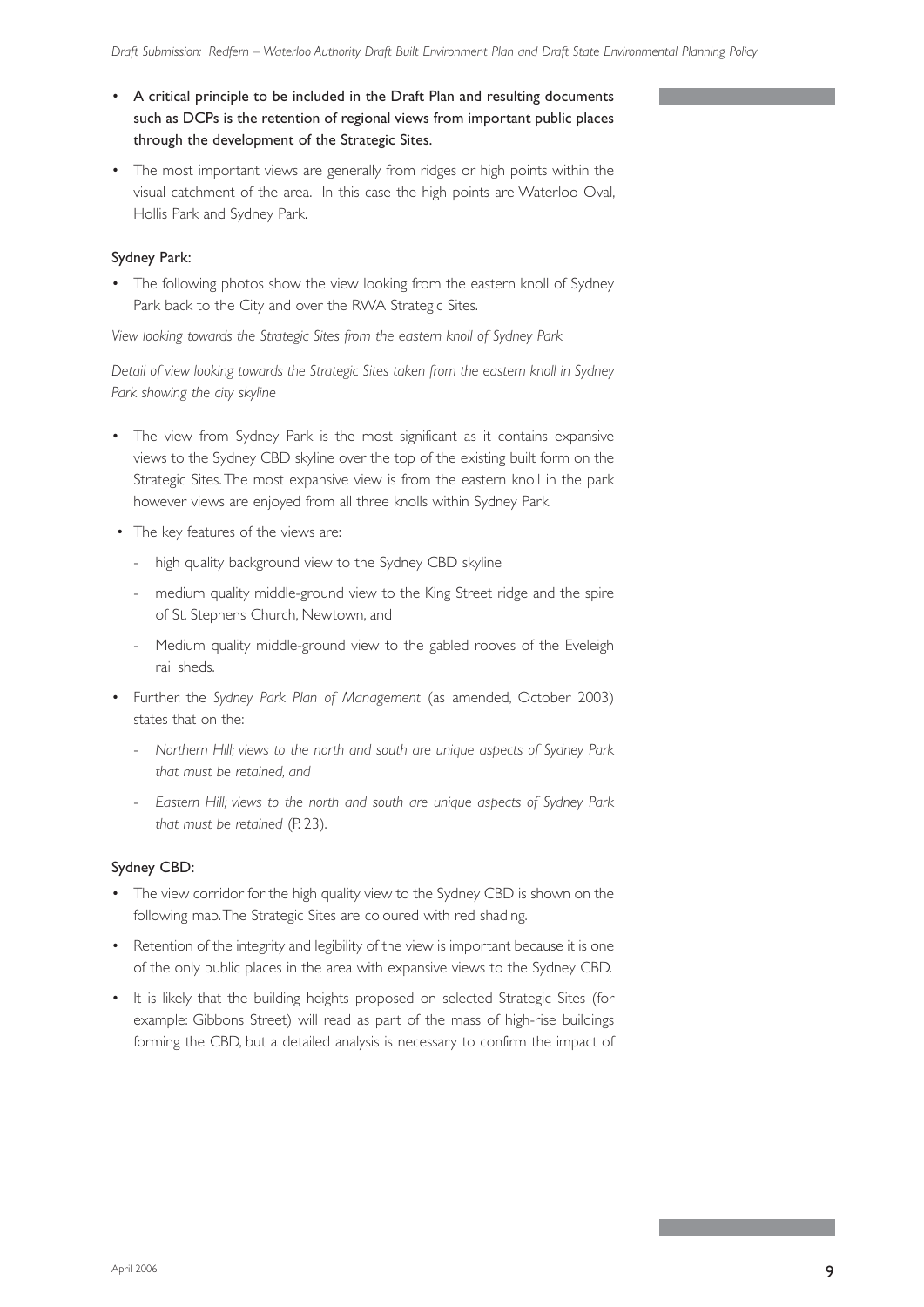

the proposed building heights on these regional views.

#### Local views and conclusions:

- Local views and vistas along public streets must also be retained through any redevelopment of the Strategic Sites.
- The view corridors down Golden Grove, Forbes Street and to a lesser extent, Shepard and Ivy Streets towards the rail line and to the horizon beyond should be retained.
- The Draft Plan terminates these vistas with 10 to 16 storey buildings. It is important that a full analysis of the impact of managing the vistas in this way is undertaken – photomontages are a useful tool to articulate such an exercise.
- It is recommended that the RWA undertake a more detailed urban design analysis of the Strategic Sites, including a view corridor analysis for local and regional views in the vicinity of the Strategic Sites.

 *Plan of view corridor to Sydney CBD from the eastern knoll of Sydney Park*

### 2.5 Heritage

• The Draft Plan and the Draft SEPP do not contain much detail relating to the heritage of the Strategic Sites nor their heritage context. This is unusual considering the significance of some of the areas included in the Strategic Sites,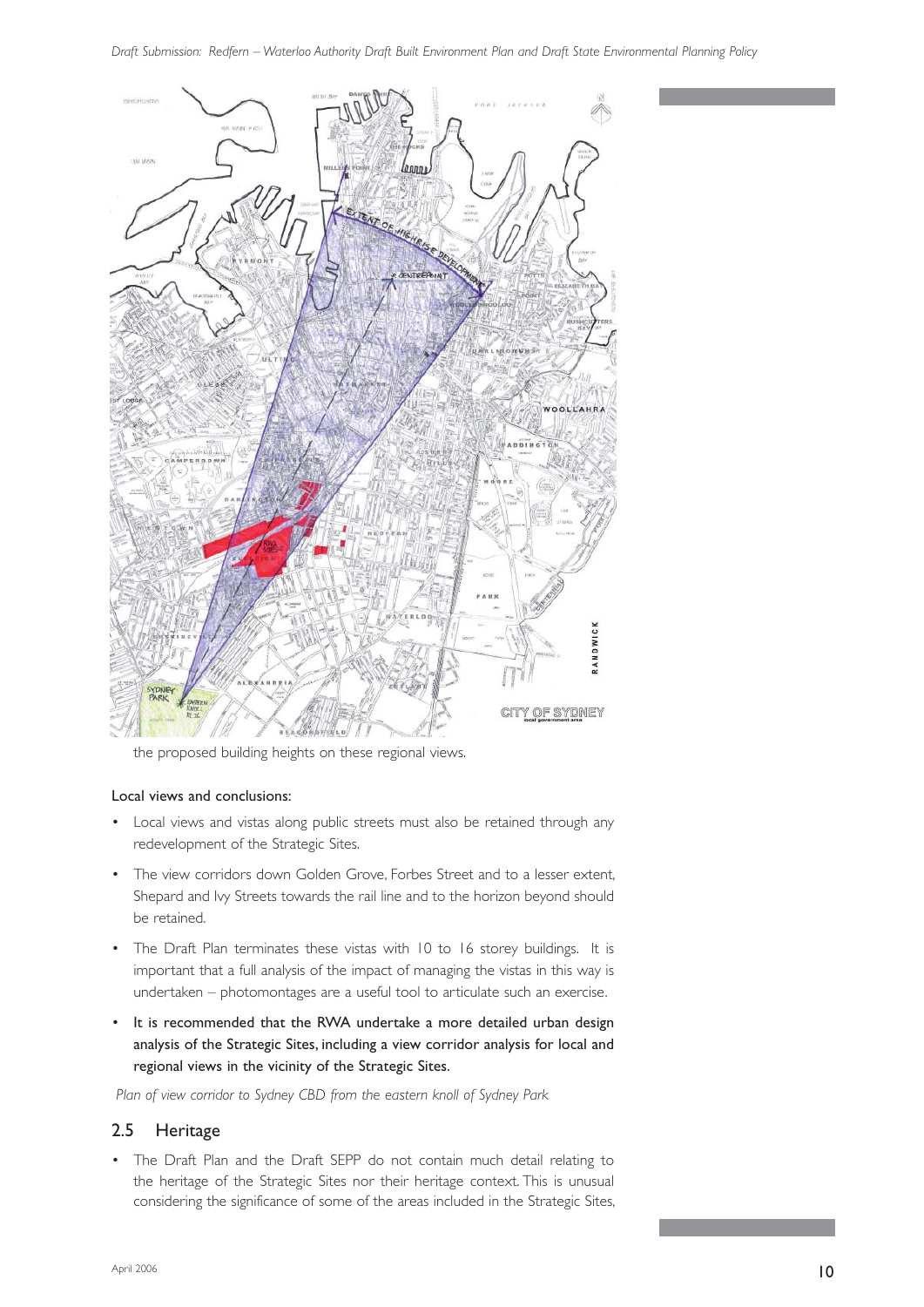the Eveleigh Railway Workshops being a prime example.

- *The Eveleigh Railway Workshops are of exceptional heritage significance to Australia*. *As a whole they are one of the best surviving combined 19th century railway*  workshops in the world. The place is significant for its historic, aesthetic, social *and scientific values at local, state, national and, in some respects, international levels* (*Eveleigh Carriageworks Conservation Management Plan*, O. Cserhalmi and Partners, p. 3).
- *A comprehensive railway history remains at Eveleigh, which is of State and National significance and is the most intact complex of its type in the southern hemisphere. The buildings are large and lend themselves to being adaptively reused, as do other heritage items now designated as Strategic Sites, such as the Rachel Forster Hospital, Redfern Public School and the Courthouse and police station.*
- *Of concern is that the Draft Plan and Draft SEPP appear to have had little regard to this heritage character - particularly to assessing the curtilage of existing heritage items, prior to determining increased height limits for future development that will compromise their heritage significance for ever. The City considers that in the majority of the Strategic Sites, the increased height limits included in the Draft Plan and Draft SEPP should be removed and rather, future applicants should be encouraged to adaptively reuse the built form of heritage items as they exist today, with particular regard for maintaining and interpreting heritage significance in future development.*
- *The Strategic Sites are all located within densely developed builtup areas, comprising primarily of nineteenth century fabric. The majority of the area is covered by Heritage Conservation Areas that are identified in South Sydney Local Environmental Plan 1998. These Heritage Conservation Areas relate to social significance, associative significance, subdivision patterns and built form, to name just a few of the significant characteristics. The Draft Plan and Draft SEPP do not appear to propose the continuation of Heritage Conservation Areas as they apply to the Strategic Sites.*
- The Draft Plan observes that in some circumstances, conservation management plans may need to be prepared, *but the above summary information regarding heritage items and Heritage Conservation Areas is evidence that for* some sites and for the area in general, a wealth of information exists and the high level of significance has already been established.
- The Draft Plan also refers to the need to make a record where a heritage item needs to be removed. The City submits that the redevelopment of the Strategic Sites should not be approached from this angle. All efforts should be made to retain all identified heritage items. Removal of an item should always be an absolute last resort.
- The City recommends that the RWA commence a heritage review process by undertaking in the first instance, a desktop heritage study, in which all existing heritage information for the Strategic Sites and their surrounds is thoroughly reviewed, prior to more detailed analysis of the redevelopment potential for the heritage items and heritage areas within the Strategic Sites.
- Detailed heritage comments are made in respect to each of the Strategic Sites in Part Two of this submission.

### 2.6 Redfern Railway Station

• The future of the Redfern Railway Station is clearly an integral part of the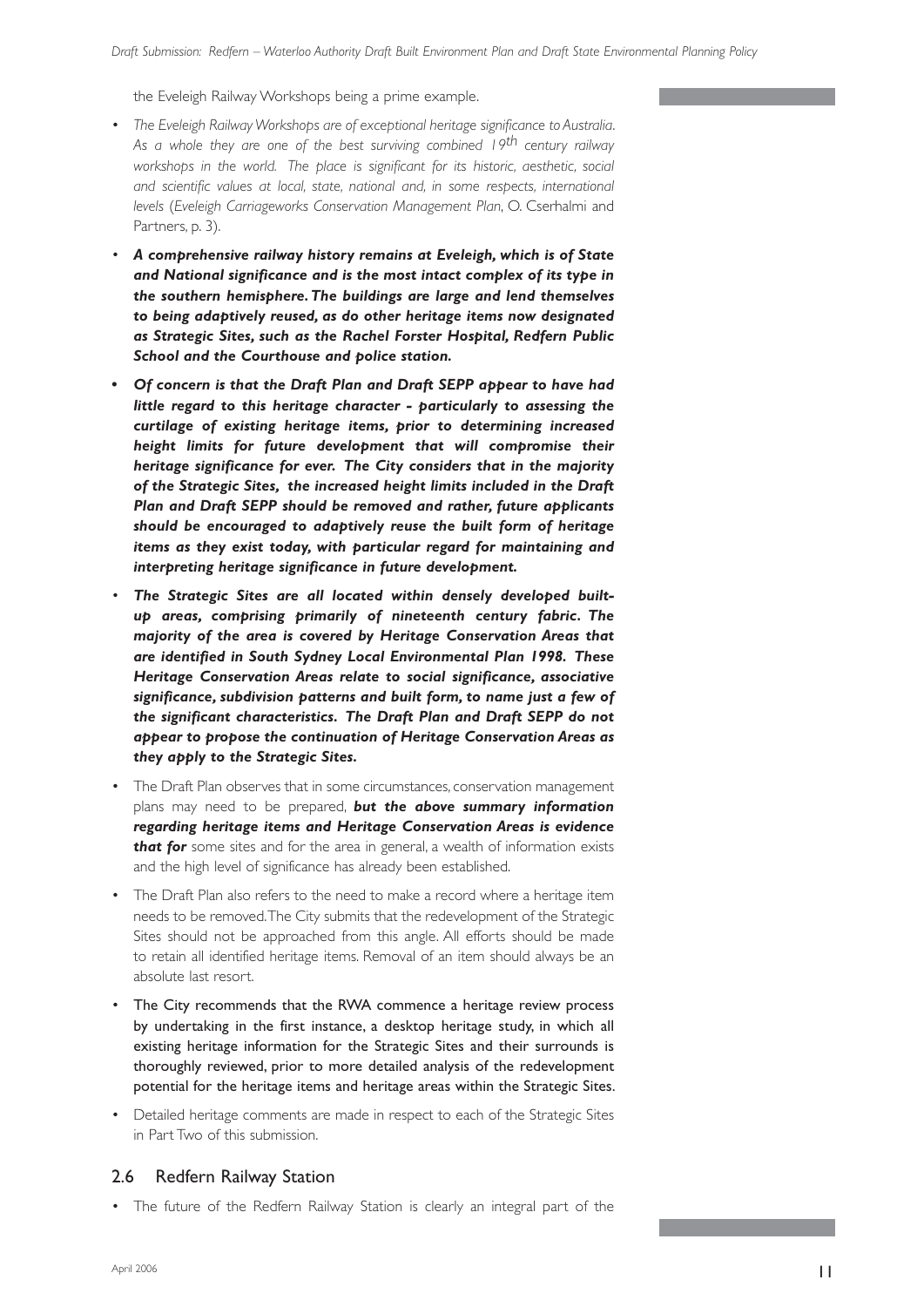revitalisation of Redfern however it is difficult to comment on its likely future given that it is not comprehensively addressed in the Draft Plan.

- This is a significant area of uncertainty. Whilst the importance of upgrading the Station is often mentioned in the Draft Plan as a key factor in revitalising Redfern, no options or final position for its future are presented.
- The Station is of considerable heritage significance and any future upgrades be they to achieve greater capacity for the rail function, or developable area, or an improved public domain must be sensitive to the significance of the Station.
- The City recommends that the RWA advise of the scope and nature of the railway station investigations to confirm whether the investigations relate to rail capacity or wider issues such as increasing floorspace through development over the station.
- The City submits that the Project Control Group needs to be broadened, to include the RTA, RailCorp, RWA and representatives of the City so that the Railway Station and other transportation issues may be dealt with in a comprehensive manner.

### 2.7 Stage 2

- It is understood that Stage 2 of the Draft Plan involves research to investigate options for revitalising public housing stock.
- The commitment to no reduction in the amount of public housing is welcomed however the City urges the Redfern Waterloo Authority to develop as early as possible, a set of guidelines or protocols for working with tenants through the revitalisation process.
- These guidelines or protocols should seek to ensure a minimum amount of any disturbance to or displacement of residents, and must ensure that open, regular and effective channels of communication are put in place between the Government and public housing tenants, as plans for revitalisation are developed and implemented.
- Establishing a Communications Plan, a protocol and other mechanisms such as a Representative Committee are strongly recommended at the earliest possible time in the process of the Stage 2 work, so that public housing tenants are partners in the process from the very beginning.

### 2.8 State Government Commitment/Coordination

- Much of what the Draft Plan aims to achieve requires high levels of inter-Governmental coordination.
- In the first instance, improved coordination is needed between the three strategies for Redfern Waterloo – the Draft Plan and the *Redfern Waterloo Human Services Plan* and the *Redfern Waterloo Employment and Enterprise Plan*.
- Whilst the three are inextricably linked at a strategic level, each has been authored separately and there is not much coordination between the documents. Their synergies and common strategies and actions need to be combined and progressed centrally.
- Coordination will be required to ensure improvements to traffic and public transport capacity, ideally before any re-development commences on the Strategic Sites as well as to ensure the staged redevelopment of Government land.
- The establishment of an Inter-Governmental committee or plan to guide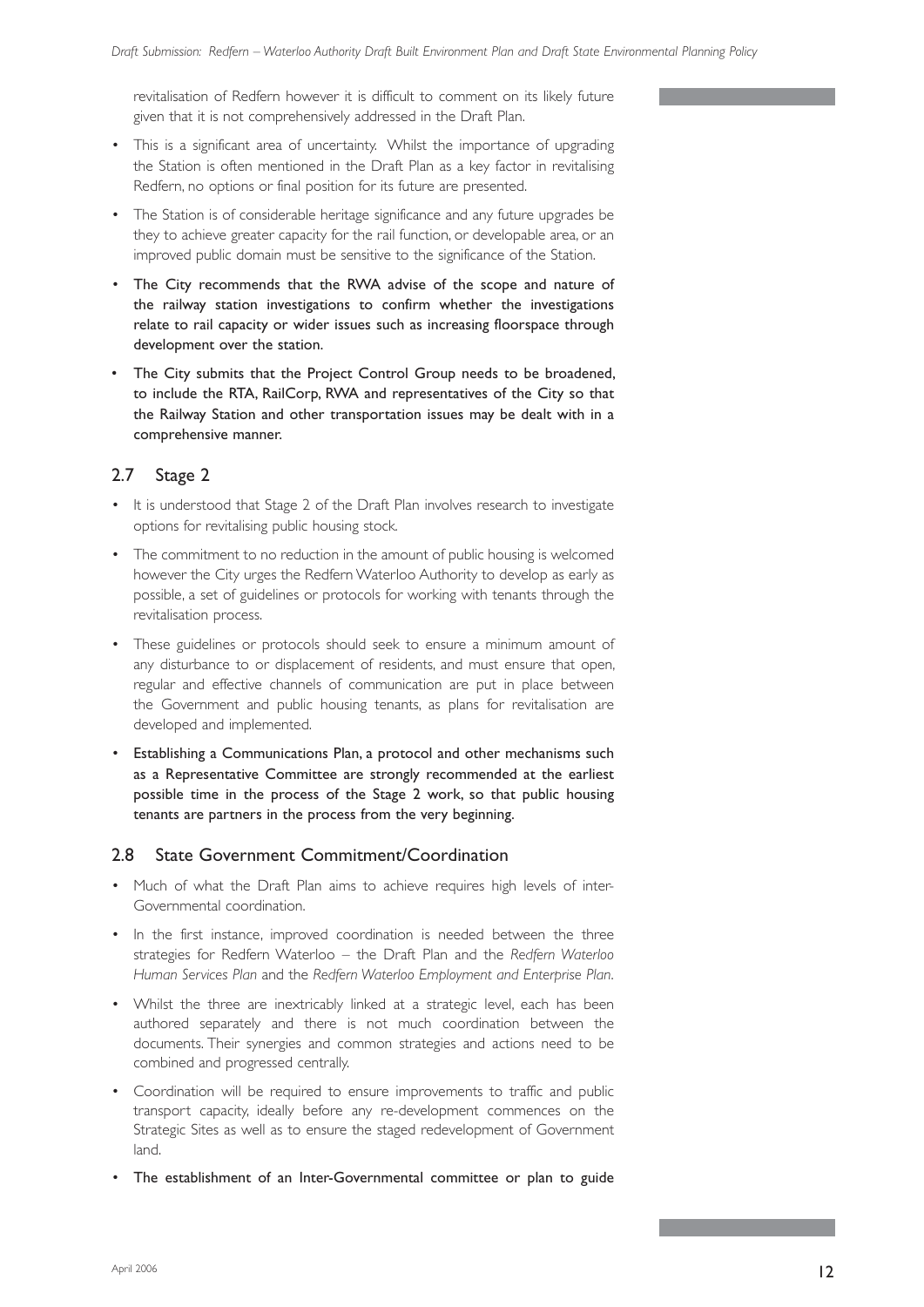(and where necessary, to enforce) Government contribution is strongly recommended.

### 2.9 Draft SEPP and Future Key Tasks

- The City strongly recommends that the Draft Plan and Draft SEPP be deferred until completion of the range of further work that will both lead and support the redevelopment of the strategic sites.
- This work goes beyond the future key tasks in the Draft Plan and includes:
	- Traffic and Transport: prepare a traffic and transport analysis and plan;
	- Redfern Railway Station: resolve the future of this important area, initially through providing advice as to whether the upgrade deals with rail capacity or development potential, or both;
	- Public Domain and Open Space: develop a public domain strategy and an open space strategy, to ensure high quality, safe, accessible public spaces;
	- Affordable Housing Strategy: develop an affordable housing strategy;
	- Developer Contributions: prepare a needs assessment and resultant Section 94 Plan;
	- Urban Design Views: complete a view corridor analysis for local and regional views;
	- Heritage: commence a heritage review, which must follow through into a detailed heritage impact analysis for each of the Strategic Sites;
	- Urban Design Height and Density: review height limits and densities with a view to a general reduction across the Strategic Sites, so that other matters such as retention of heritage and maintenance of residential amenity for surrounding existing development are better addressed;
	- Stage 2: establish protocols and communication channels in advance of the Stage 2 work, recognising the public housing tenants as partners to the process of revitalisation and to plan ahead so as to minimise displacement and disruption to the lives of public housing tenants;
	- Consultation "The Block": continue to consult with the Aboriginal Housing Company regarding the future of "The Block";
	- Consultation General: continue a programme of consultation with local businesses and the local residential community;
	- Implementation Plan: develop an Implementation Plan, to coordinate the delivery of the three separate RWA Plans – this Plan may look at areas of overlap such as jobs creation programmes for local people and the staging of such programmes through the realisation of floorspace in developing the Strategic Sites;
	- Project Control Group: the expansion of the scope of the Project Control Group proposed between RailCorp and RWA to include the City of Sydney and the Roads and Traffic Authority (RTA) is recommended, so as to manage traffic and transport issues in an holistic manner; and
	- Inter-Governmental Coordination: must exist between Government stakeholders is essential to achieve successful, staged redevelopment of Government land and to resolve related issues such as traffic and transport.
- It is likely that this work will result in information that alters the Draft Plan and Draft SEPP, hence the recommendation of deferral.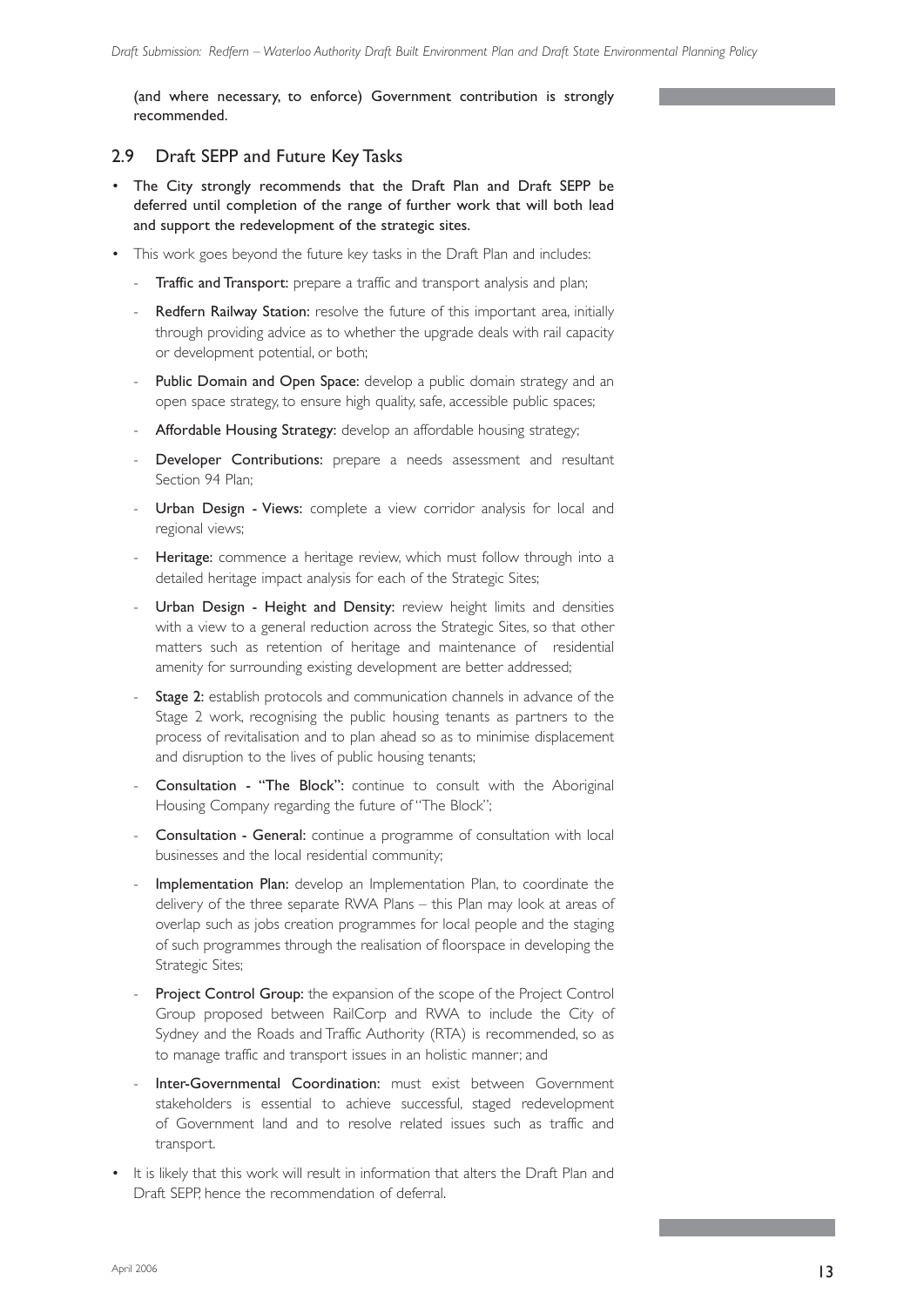• Should the Draft Plan and the Draft SEPP proceed without the above investigations being undertaken/completed, the City recommends that the Draft SEPP stage the release of the Strategic Sites, so that sites are gradually released to the market for development, and enabling the deferral of some of the more complex sites until the above investigations are complete.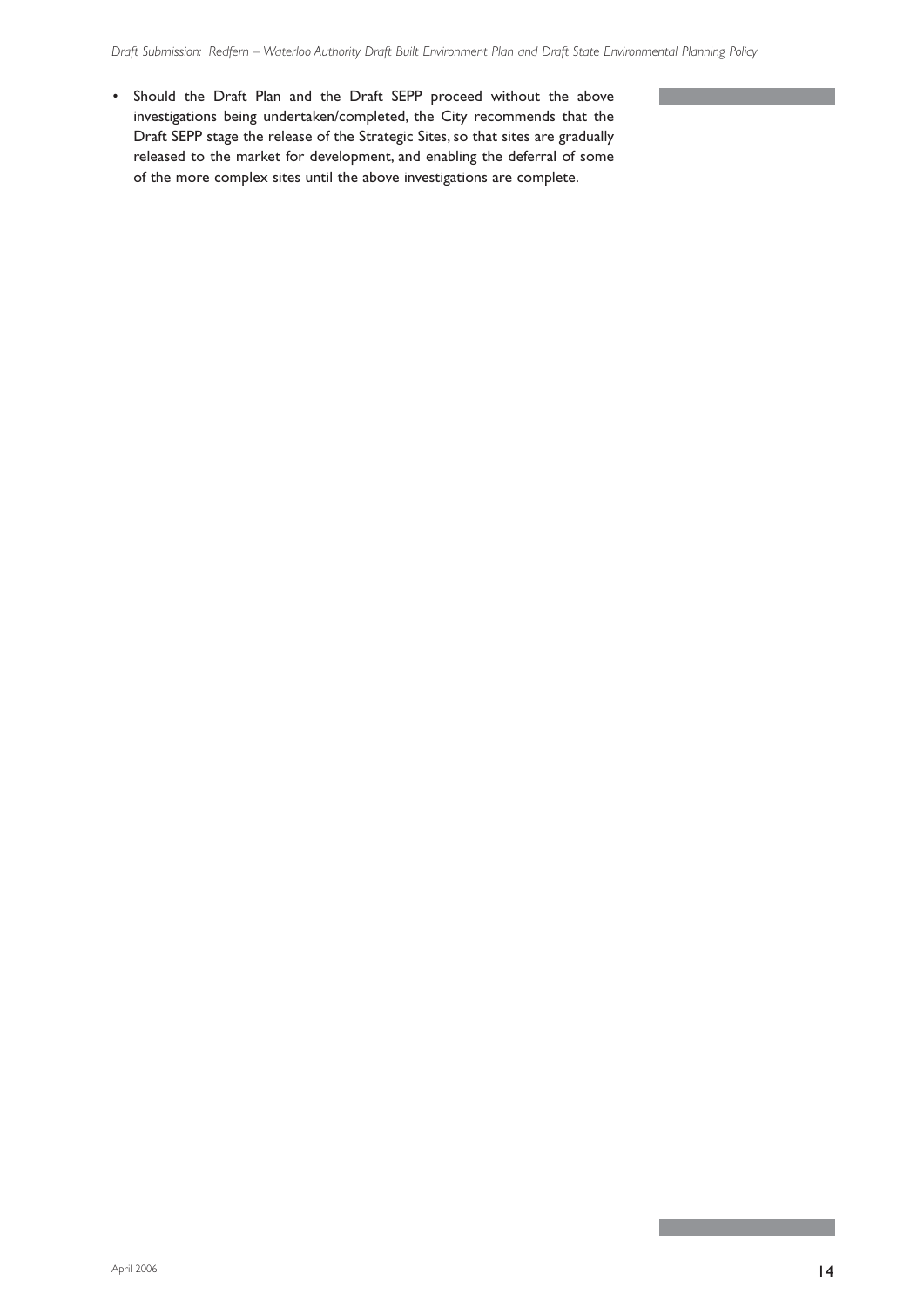# PART TWO – STRATEGIC SITES

This part will provide summary comments on the redevelopment options presented for each Strategic Site in the Draft Plan.

### 3.0 AUSTRALIAN TECHNOLOGY PARK

### Building Heights:

• Proposed building heights should ideally not exceed the ridgeline of the highest railway shed, which is approximately 6 storeys. Given this, the proposal for 9 to



11 storeys is considered excessive.

- The site of the existing Railway Workshop building used by the ATP and other heritage structures within the Strategic Site should retain their existing height, to confirm the retention of these heritage buildings in their current form.
- The potential maximum heights of 9, 11 and 10 storeys proposed adjacent to the south of the heritage buildings do not respect the scale of the heritage buildings, or allowance for view points to and from the heritage buildings.

### Connectivity and Open Space:

- Consideration should be given to the potential to extend the proposed central north-south street through to Locomotive Street.
- The retention and additional provision of open space at the Australian Technology park (ATP) is supported.
- Future masterplanning for the site will need to give detailed consideration to the safety and accessibility of the open space and also to establishing safe, clear and effective connections to the surrounding areas.

### 4.0 NORTH EVELEIGH

### Building Heights and Heritage:

• The proposed "landmark / iconic" building is inappropriately located behind the Chief Mechanical Engineer's Building. A building of this height (potential for 16 storeys) will interfere with the Vine Street vista termination to the Mechanical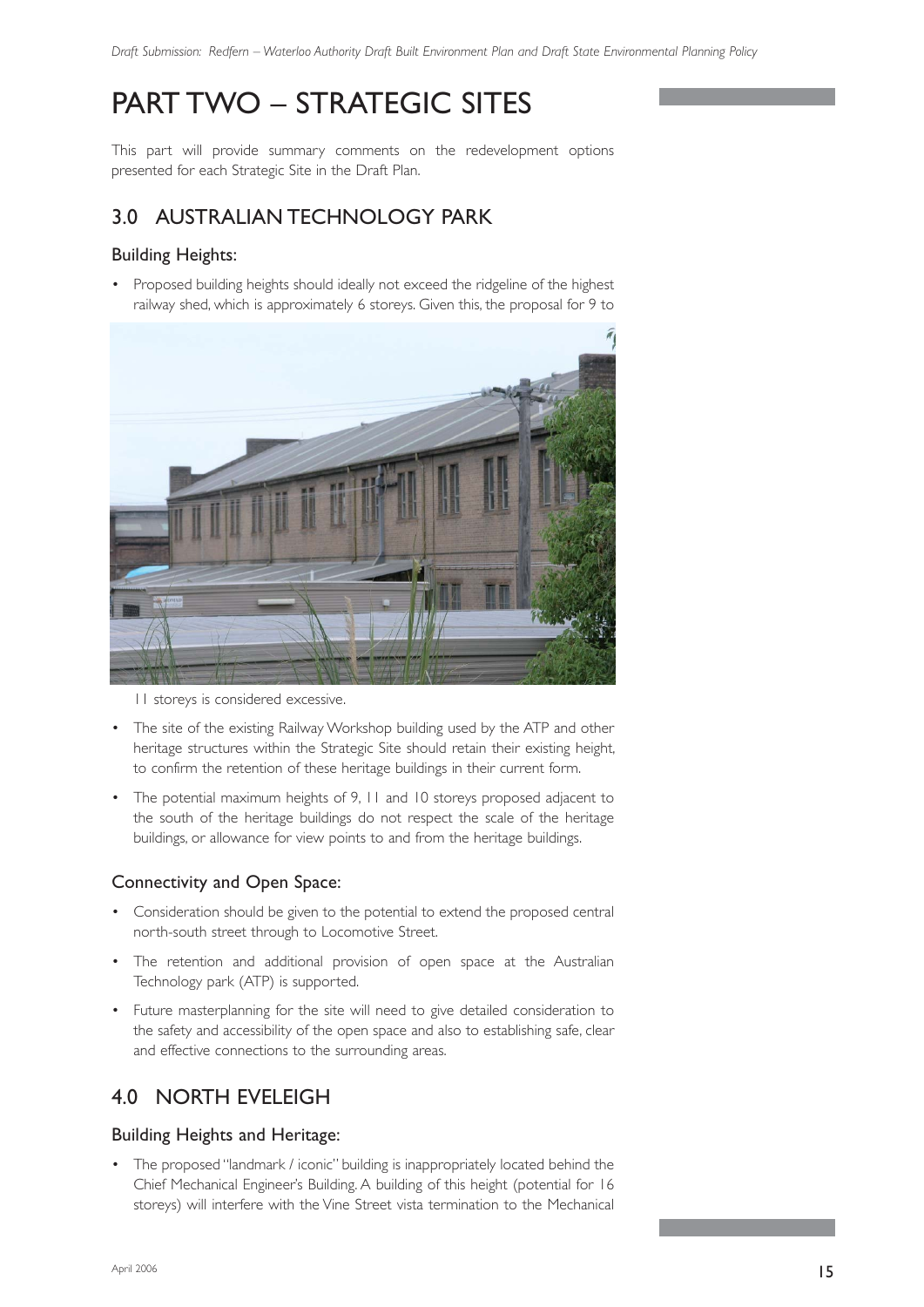Engineer's Building by removing the curtilage of sky above the roofline.

- The proposed height limits should comply with the "Solar and Daylight Access" controls in the *South Sydney Development Control Plan 1997*. Residences on Wilson and Holdsworth Streets could be particularly affected by the proposed building heights for North Eveleigh.
- The maximum 3 storey buildings fronting Wilson Street and backing onto Iverys Lane should remain in context with the surrounding, existing built form.
- The retention of the existing height limits only over the location of the 1887 Chief Mechanical Engineer's (CME) Building and its garden and the 1887 Carriage Workshops buildings imply that all other heritage buildings on the site



are expendable and may be redeveloped – either lost completely or significantly altered.

- The "Fan of Tracks" and the 1887 "Paint Shop" are considered to be of National and International Heritage Significance (Ref: *Eveleigh Carriageworks Conservation Management Plan* Otto Cserhalmi & Partners, 2002) however they have proposed 4 and 10 storey maximum height limits.
- An area with a 16 storey maximum height limit is immediately to the south of the CME building, which would remove views of the CME building from the south.
- The area adjacent and to the north of the Carriage Workshops, occupied by the 1907 Blacksmith's Shop is identified as having a 4 storey maximum height limit, implying demolition of the Blacksmith's Shop.
- To the west of the Carriage Workshops, in an area occupied by the 1913 "Clothing Store" and other heritage buildings and structures, there is a maximum height proposal of 10 storeys, implying the demolition or significant change to the heritage buildings and machinery in this area.

*The 1913 "Clothing Store" located in an area with a maximum 10 storey height limit*

### Connectivity:

- The density of built form at the western end of the site should be reduced as it is more than 800 metres from Redfern Station. 800 metres is the maximum "ped shed" most people are likely to walk from major rail stations, with 400 metres representing a more comfortable and achievable "ped shed".
- An internal vehicular road may be incorporated alongside the western access point to the proposed pedestrian bridge, so as to activate the front of the buildings facing the link and to increase pedestrian safety.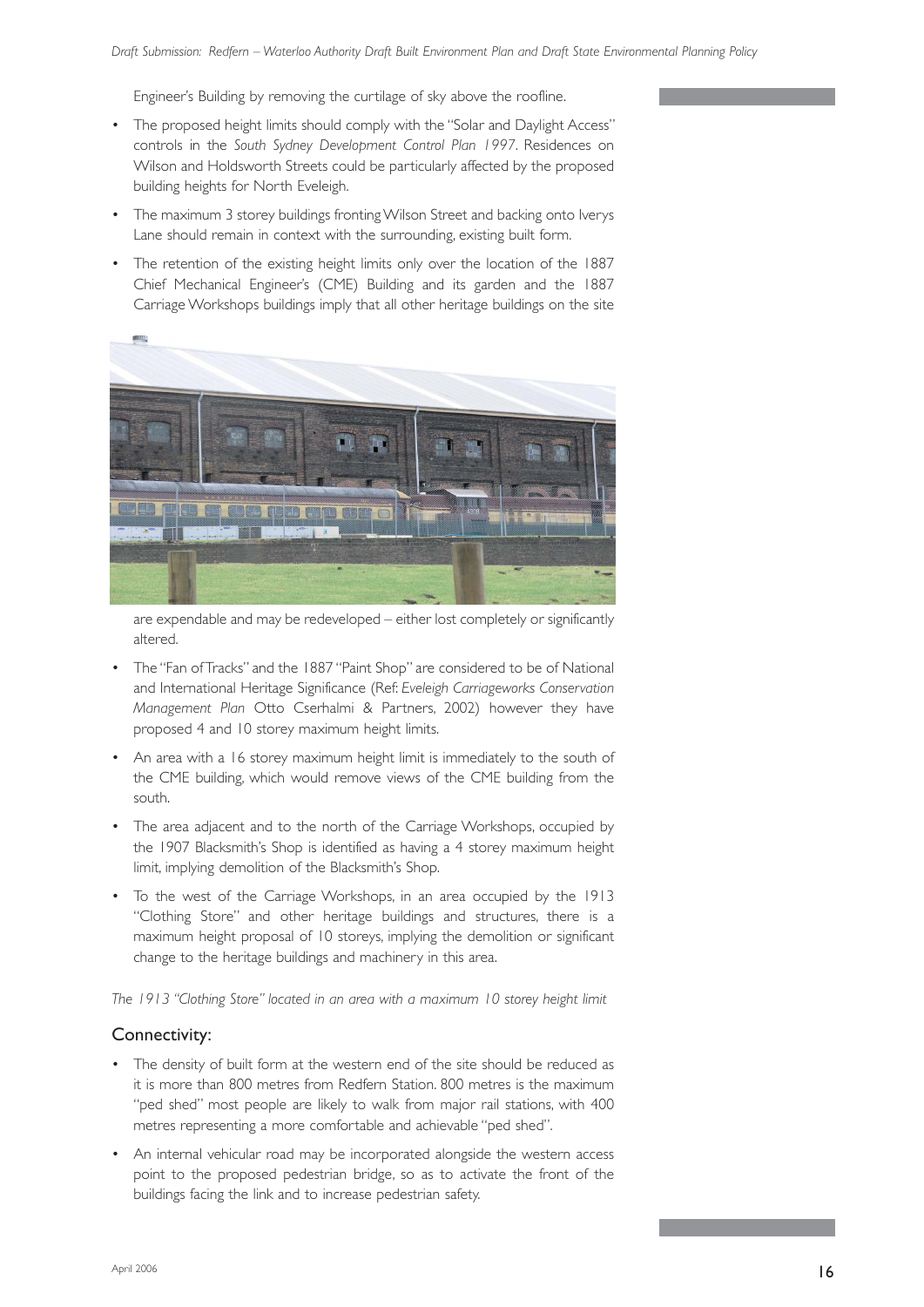- There is the opportunity to extend Wilson Lane into the site.
- Traverser No. 1 to the north of the Carriage Workshops building is threatened by the road tunnel and/or any overhead bridge proposed in the location shown in the Draft Plan.
- Neither a road tunnel nor a road bridge over Eveleigh from north to south seems ideal. The railway tracks predated the extensive residential development of Darlington and Redfern, suburbs which were always divided by the railway tracks and Eveleigh Railway Workshops.
- However the City is well aware of the need to effectively connect North Eveleigh into the surrounding areas, if the redevelopment of the Strategic Sites is to be successful and Redfern is to be genuinely revitalised. A detailed urban design analysis is proposed, to consider other options for linking North Eveleigh.

### 5.0 SOUTH EVELEIGH

### Heritage:

- It is unclear whether the existing railway shed housing Steam Engine 3801 is to be retained.
- The location of the maximum building heights and of the road tunnel implies demolition of the Large Erecting Shop, built in 1899, and considered to be of State and National heritage significance as part of the nationally significant collection of remaining Eveleigh Railway Workshops heritage buildings and machinery.

### *The Large Erecting Shop*

### Building heights and zoning:

- Proposed building heights should not exceed the relative level of the ridgeline of the highest railway shed on the adjacent ATP site.
- In this regard the maximum heights proposed at the eastern end of the South Eveleigh Strategic Site are 12 storeys and 4 storeys, which are considered inappropriate for a heritage area of such significance.
- The predominant business zoning of South Eveleigh also does not appear to take into account the proximity of extensive new multi-unit housing in this area. A mixed business/residential use zone may be more appropriate for this area.

### 6.0 EVELEIGH STREET

### Heritage:

- The Eveleigh Street Strategic Site falls within the Darlington Conservation Area (CA17) under the *South Sydney Local Environmental Plan 1998* (as amended). Whilst the City is reviewing much of the existing planning and urban design controls for the Redfern-Waterloo area, the heritage controls are not subject to review.
- The *South Sydney Conservation Areas Study 2003* recommended that "The Block" bounded by Eveleigh Street, Louis Street, Caroline Street and Vine Street, should be identified as a new Conservation Area within CA17, in recognition of the area's particular social and cultural values to the Koori community.
- The recommendations of the *South Sydney Conservation Areas Study 2003* were adopted by City of Sydney Council in December 2005, for incorporation into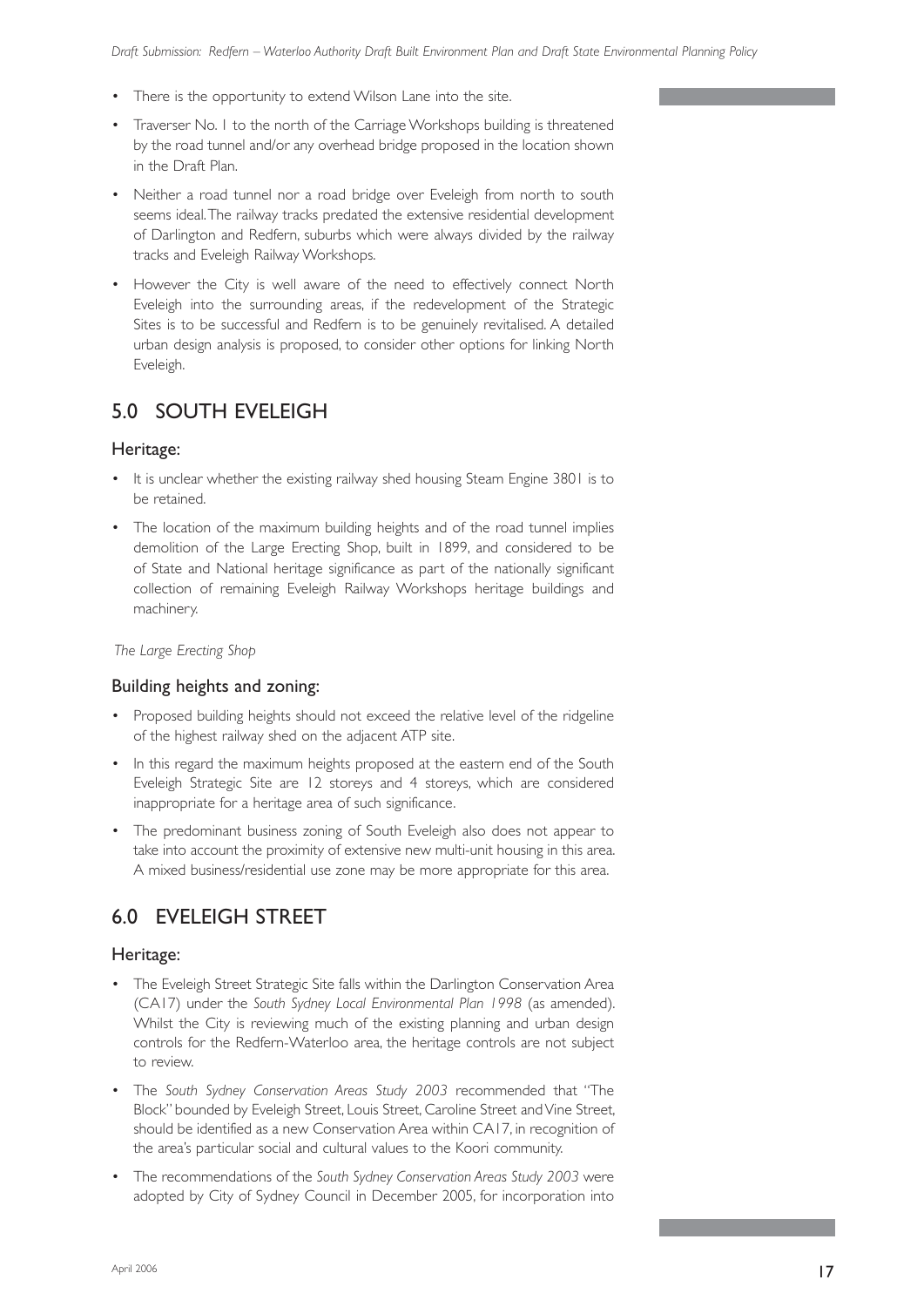the future planning controls for the City. The City would be pleased to provide a copy of this study to the RWA.

### Built Form:

- The intact row of terraces on Eveleigh Street north of Hudson Street should be retained. Height limits for the terraces should be two storeys with a complementary FSR.
- The Draft Plan proposes mixed business, residential & community facility use of the Eveleigh area, with 3 and 4 storey maximum height limits closer to Redfern Station, and 4 and 5 storey maximum height limits further from the Station.
- The maximum height limits imply demolition of all existing housing and warehousing in the area, which are predominantly 2 to 3 storeys in height. While in Hudson Street, which is predominantly industrial warehousing, there may be scope for some redevelopment, the implication of wholesale redevelopment within a conservation area is not appropriate.
- Zonings and height limits for the area should recognise and encourage the retention of the existing intact 2-storey Victorian and Federation terrace housing which contributes to the character of the Conservation Area, encouraging sympathetic (2 to 3 storey) residential infill on vacant sites within the predominantly residential area, and allowing for up to 4 storey redevelopment on neutral and detracting sites in and near Hudson Street.
- Again the City would be pleased to provide the RWA with a copy of the *South Sydney Conservation Areas Study 2003*, which includes mapping of contributory, neutral and detracting buildings within overall Heritage Conservation Areas.

### Consultation:

- Any proposal for this area should involve extensive consultation and cooperation with the Aboriginal Housing Company and extensive consultation with the Redfern community, including most particularly the Koori community. The Aboriginal Housing Company's association with land within this Strategic Site is longstanding and significant.
- *In particular, the proposed FSRs for residential development on the Eveleigh Street Site, as they apply to land owned by the Aboriginal Housing Company, should only be adoptyed with the consent of the Aboriginal Housing Company.*
- The Draft Plan reduces the potential number of dwellings possible within this Strategic Site. It is important to note that the Aboriginal Housing Company's preference for 62 dwellings is not a random number – it symbolises the last 62 Gadigal families, who were killed by smallpox that was introduced by white settlers (*Architecture Bulletin*, 3.05, p. 10).
- It is also important to ensure that the planning for this Strategic Site recognises its importance to the Aboriginal people. "The Block" has long been symbolic for Aboriginal people, not for the housing it may provide, but for its role as a meeting place. This role should continue through any plans for redevelopment of this Strategic Site.

### Social, Health and Safety Issues:

- There are a number of social and health issues unique to this Strategic Site.
- The Eveleigh Street Precinct ("the Precinct") has a significant history of illicit drug sales and related injecting drug activity. Redevelopment (particularly the construction phase) may lead to a displacement of this activity into the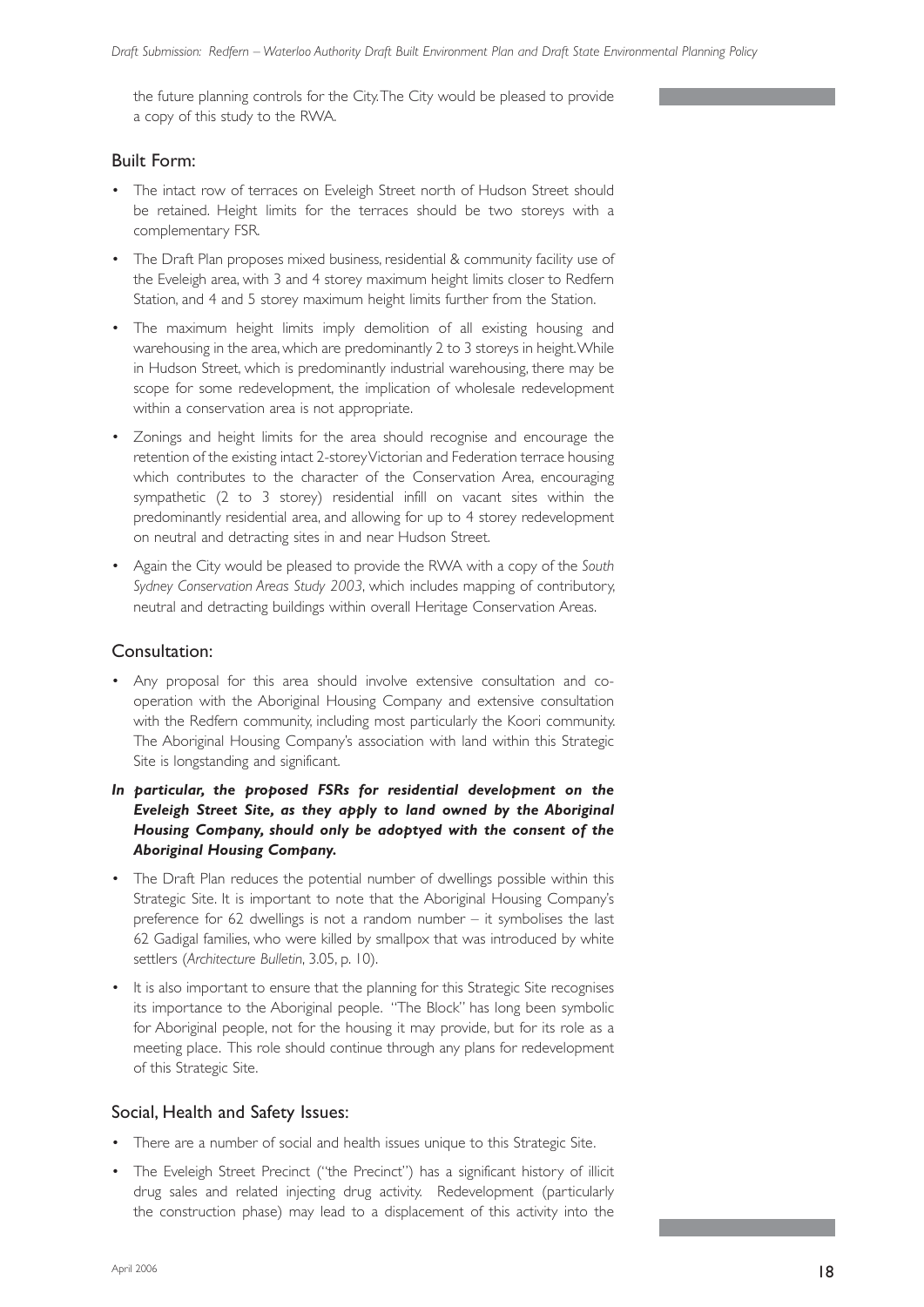surrounding streets (i.e. Edwards Street, Little Eveleigh Street) and areas (such as Waterloo, Newtown, Glebe and Marrickville).

- There is a significant level of street drinking activity currently occurring within Eveleigh Street Precinct by local and visiting Indigenous groups. Indigenous populations have a special relationship with public spaces, and their history of drinking in public places is also largely as a result of public policy, which needs to be acknowledged and addressed sensitively.
- Redfern Police Local Area Command has the second highest level of robbery offences in NSW. Significant levels of street-based robberies occur adjacent to the Eveleigh Street Precinct. University students, local workers and commuters are usually the targets. Malicious damage and break and enter are also crime categories that are overrepresented in the Redfern Police Local Area Command.
- It is recommended that the detailed design of the pedestrian corridors and linkages be the subject of a master plan, to plan the network holistically and to improve safety, and reduce risk of street based robberies.
- It is also recommended that a Plan of Management be prepared to manage the change proposed for the Eveleigh Street Precinct. This Plan must encompass social, health and safety issues as well as the proposed changes to the built form,

### 7.0 REDFERN RAILWAY STATION, GIBBONS AND REGENT STREETS

### General:

- Apart from artist's impressions in the document, proposals for Redfern Railway Station are not articulated. As Redfern Railway Station is a heritage item, and has particular historical and physical links with the ATP and North Eveleigh former railway workshops buildings, any proposals for the Station should take these heritage issues into account.
- As stated previously in this submission, the RWA should clarify the nature of the investigations involving the Railway Station – specifically, whether they relate to rail capacity or development potential or both.

### Building Heights:

- Current proposals to introduce 7 to 18 storey buildings on the eastern side of Redfern Station are not consistent with the concept of respecting the heritage of the area, and would interfere with views to and from the Water Tower Apartments and the adjacent actual water tower.
- Given the nature of Gibbons Steet, an 18 storey height limit that is flush to the street alignment is likely to create the adverse impacts of wind tunnelling and a "canyon" effect.
- With regard to the area between Gibbons Street and Regent Street the Plan variously allows for 18, 7 storey and 5 storey maximum building heights, with a street wall height of 2 storeys to Regent Street.
- Working through this area from north to south:
	- The former TNT Towers are 10 storeys and are extremely prominent. It is noted within the Draft Plan that they are built on a high point. It is considered that any increase in height for the former TNT Towers site is unjustified, given their current obtrusive nature. The introduction of a 2 storey street wall height does not soften the 18 storey maximum height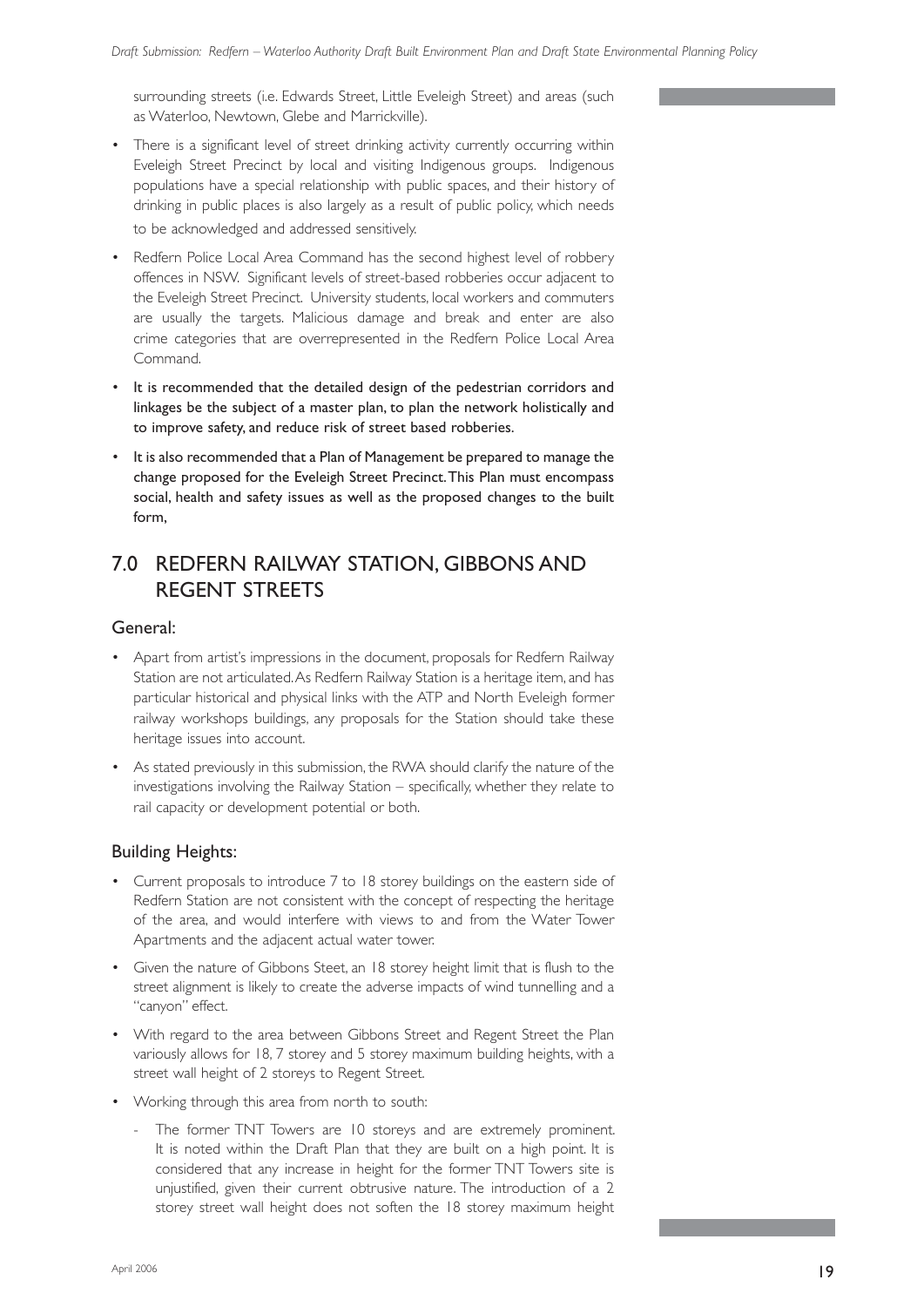proposed in the centre/southwest portion of the site. It is recommended that the maximum height for Gibbons Street should be reduced and that a street wall height be introduced on Gibbons Street, so that a podium effect may be introduced and the high-rise component of the future development is set back from the street.

- The sites of the RSL and multistorey carpark buildings fronting Gibbons Street are clearly in need of redevelopment, however again, the potential maximum of 18 storeys is considered excessive.
- 18 storeys as a maximum height proposed on the site to the south of Marian Street is again considered excessive.
- On Regent Street the 2 storey street wall height proposed needs to take in the full extent of the depth of the existing buildings fronting Regent Street, in order to respect the heritage values of both Redfern and Regent Streets.
- The proposed height limits should be reduced to comply with the "Solar and Daylight Access" provisions in the *South Sydney Development Control Plan 1997*. Residences on Rosehill, Margaret and Regent Streets could be particularly affected.

### Open Space and Public Domain:

- Allowing an 18 storey building height in this location appears to result in the permanent overshadowing of the Cope Street Reserve on the south side of Cope Street.
- The Draft Plan also indicates that the open space on Marian Street simply disappears. This is alarming given the very low levels of open space in the immediate area. No open space should be lost – especially not prior to the proper assessment of existing and potential open space as part of the future key tasks in relation to the Public Domain Plan and Section 94 Plan.
- Sun access planes may also be considered as an alternative to a height limit in storeys, to ensure that appropriate sunlight is received to open space and the public domain generally.

### Heritage:

- The City of Sydney is completing a Heritage Streetscapes Study. The consultants doing this work have recommended that heritage assessments be undertaken for the following groups of buildings within Regent Street:
	- 22-42 Botany Road
	- 33-47 Botany Road
	- 60-96 Regent Street, and
	- 149-195 Regent Street.
- Heritage assessments for 60-96 Regent Street are also considered necessary in order to assist the understanding of the heritage value of Regent Street. The City has recently commissioned heritage assessments of the following properties:
	- 22-42 Botany Road
	- 33-47 Botany Road, and
	- 149-195 Regent Street.

### Connectivity: